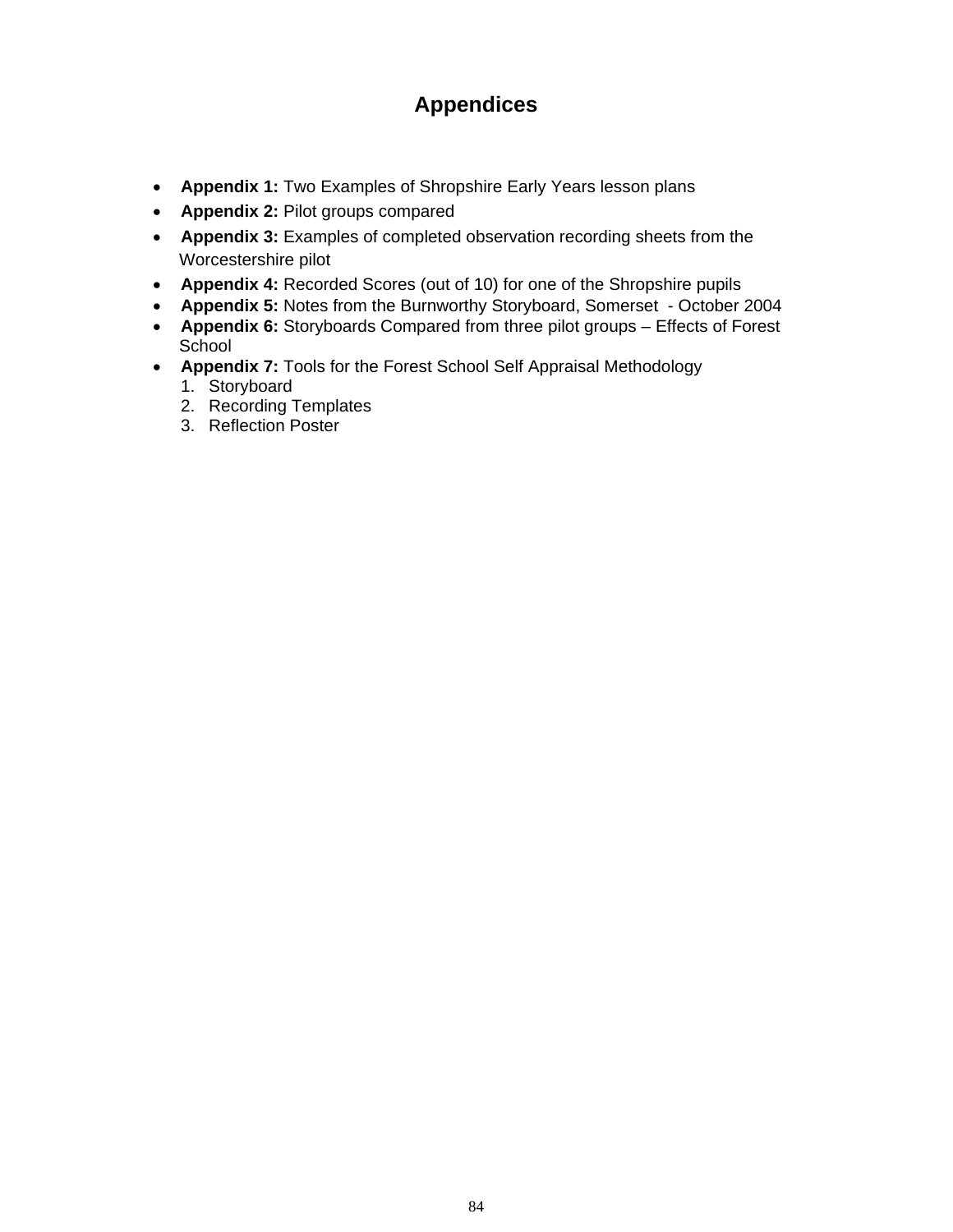## Appendix 1: Two Examples of Shropshire Early Years lesson plans

| <b>Setting</b>                       | 11/11/2004<br>Cantlop Woods / Longnor School                                                                                                                                                                                                                                                                                                                                                                                                                                                                                                                                                                                                                                                                                                                                                                                                                                                                                                                                                                                                                                                                                                                                                                                                                                                                                | 18/11/2004<br>Cantlop Woods / Longnor School                                                                                                                                                                                                                                                                                                                                                                                                                                                                                                                                                                                                                                                                                                                                                                                                                                                                                                                                                                                                                                                                                                 |
|--------------------------------------|-----------------------------------------------------------------------------------------------------------------------------------------------------------------------------------------------------------------------------------------------------------------------------------------------------------------------------------------------------------------------------------------------------------------------------------------------------------------------------------------------------------------------------------------------------------------------------------------------------------------------------------------------------------------------------------------------------------------------------------------------------------------------------------------------------------------------------------------------------------------------------------------------------------------------------------------------------------------------------------------------------------------------------------------------------------------------------------------------------------------------------------------------------------------------------------------------------------------------------------------------------------------------------------------------------------------------------|----------------------------------------------------------------------------------------------------------------------------------------------------------------------------------------------------------------------------------------------------------------------------------------------------------------------------------------------------------------------------------------------------------------------------------------------------------------------------------------------------------------------------------------------------------------------------------------------------------------------------------------------------------------------------------------------------------------------------------------------------------------------------------------------------------------------------------------------------------------------------------------------------------------------------------------------------------------------------------------------------------------------------------------------------------------------------------------------------------------------------------------------|
| <b>Accompanying</b><br><b>Adults</b> | <b>FS Leader: Helen Howes</b><br><b>Lead Practitioner:</b> Jill Tearle<br>2 x Support Assistants<br>4 Surestart Observers                                                                                                                                                                                                                                                                                                                                                                                                                                                                                                                                                                                                                                                                                                                                                                                                                                                                                                                                                                                                                                                                                                                                                                                                   | <b>FS Leader: Helen Howes</b><br>Lead Practitioner: Jill Tearle<br>2 x Support Assistants                                                                                                                                                                                                                                                                                                                                                                                                                                                                                                                                                                                                                                                                                                                                                                                                                                                                                                                                                                                                                                                    |
| <b>Aims</b>                          | Familiarise the children with the woodland site; its<br>boundaries; what to do if separated; health and safety<br>near the fire area; exploring the wood habitat.<br>Explore shelter/den construction methods and create<br>some simple dens.                                                                                                                                                                                                                                                                                                                                                                                                                                                                                                                                                                                                                                                                                                                                                                                                                                                                                                                                                                                                                                                                               | Familiarise the children with the woodland site; its<br>boundaries; what to do if separated from the group;<br>health and safety rules near the fire area; exploring the<br>woodland habitat.<br>Continue shelter/den construction and create some<br>secret gardens.                                                                                                                                                                                                                                                                                                                                                                                                                                                                                                                                                                                                                                                                                                                                                                                                                                                                        |
|                                      | PSED - Be confident to try new activities; understand<br>what is right and wrong and why; consider the<br>consequences of their actions for themselves.<br><b>CLL</b> - Sustain attentive listening; extend their<br>vocabulary, and explore the meanings and sounds of<br>new words. Express and communicate their ideas.<br>M - Use language to compare quantities and to<br>describe shape and size.<br>their senses as appropriate.<br>Intended learning C - Respond to a story and variety of shelter types to<br>create their own using simple materials.<br>P - Move with confidence and imagination.                                                                                                                                                                                                                                                                                                                                                                                                                                                                                                                                                                                                                                                                                                                | <b>PSED</b> - Be confident to try new activities; understand<br>what is right and wrong and why; consider the<br>consequences of their actions for themselves.<br><b>CLL</b> - Sustain attentive listening; extend their<br>vocabulary, and explore the meanings and sounds of<br>new words. Express and communicate their ideas.<br><b>M</b> - Use language to compare quantities and to<br>describe shape and size.<br>K & U - Investigate objects and materials by using all of K & U - Investigate objects and materials by using all of<br>their senses as appropriate.<br>C - Create dens and secret gardens using simple<br>materials.<br>P - Move with confidence and imagination.                                                                                                                                                                                                                                                                                                                                                                                                                                                   |
| <b>Planned Activities</b>            | Whole group: Distribute name necklaces to children.<br>Share memories of last week. Discuss this week's<br>programme.<br><b>Child Initiated:</b> Allow free time exploration. Suggest<br>collecting sticks for shelters.<br>Whole group: Hear the story of "The House at Pooh<br>Corner". Make an Eeyore-type shelter together. See a ideal garden for Sally Squirrel might have in it.<br>demonstration of other shelter types, including health<br>and safety of loppers and mallets.<br><b>Small groups:</b> Make own shelters. (Loppers to be<br>used 1:1 with HH.)<br>rules. Snack time.<br>Whole group: Where are you? Allow small groups to<br>get lost' with an adult (if possible in their shelter to<br>enable children to see each other's) for the rest of the<br>group to find.<br>Whole group: Review time - in fire area, encourage<br>children to demonstrate safety rules as they gather.<br>Use the puppet to ask the adults and children "What did Gather in name necklaces at exit gate.<br>you like about the wood today?" Sing the FS song.<br>Gather in name necklaces at exit gate.<br><b>Back at setting:</b> Develop mini shelters in the school<br>grounds. Read the story of "The House at Pooh<br>Corner". Make a classroom shelter for Eeyore. Write a<br>Forest School Diary or letter home. | Whole group: Distribute name necklaces to children.<br>Share memories of last week. Discuss this week's<br>programme.<br><b>Child Initiated:</b> Allow free time exploration. Suggest<br>returning to last week's dens.<br>Whole group: Discuss our ideal gardens and what an<br><b>Small groups:</b> Make own secret gardens for Sally<br>Squirrel or as part of their dens.<br>Whole group: Regroup at fire area and reiterate safety<br>rules. Snack time.<br>Whole group: Regroup at fire area and reiterate safety Whole group: Play '1-2-3 Where are you?' Allow small<br>groups to 'get lost' with an adult (if possible in their<br>shelter to enable children to see each other's) for the<br>rest of the group to find.<br><b>Whole group:</b> Review time - in fire area, encourage<br>children to demonstrate safety rules as they gather.<br>Use the puppet to ask the adults and children "What did<br>you like about the wood today?" Sing the FS song.<br>Back at setting: Make secret gardens in the school<br>grounds or make a classroom secret garden for Sally<br>Squirrel. Write a Forest School Diary or letter home. |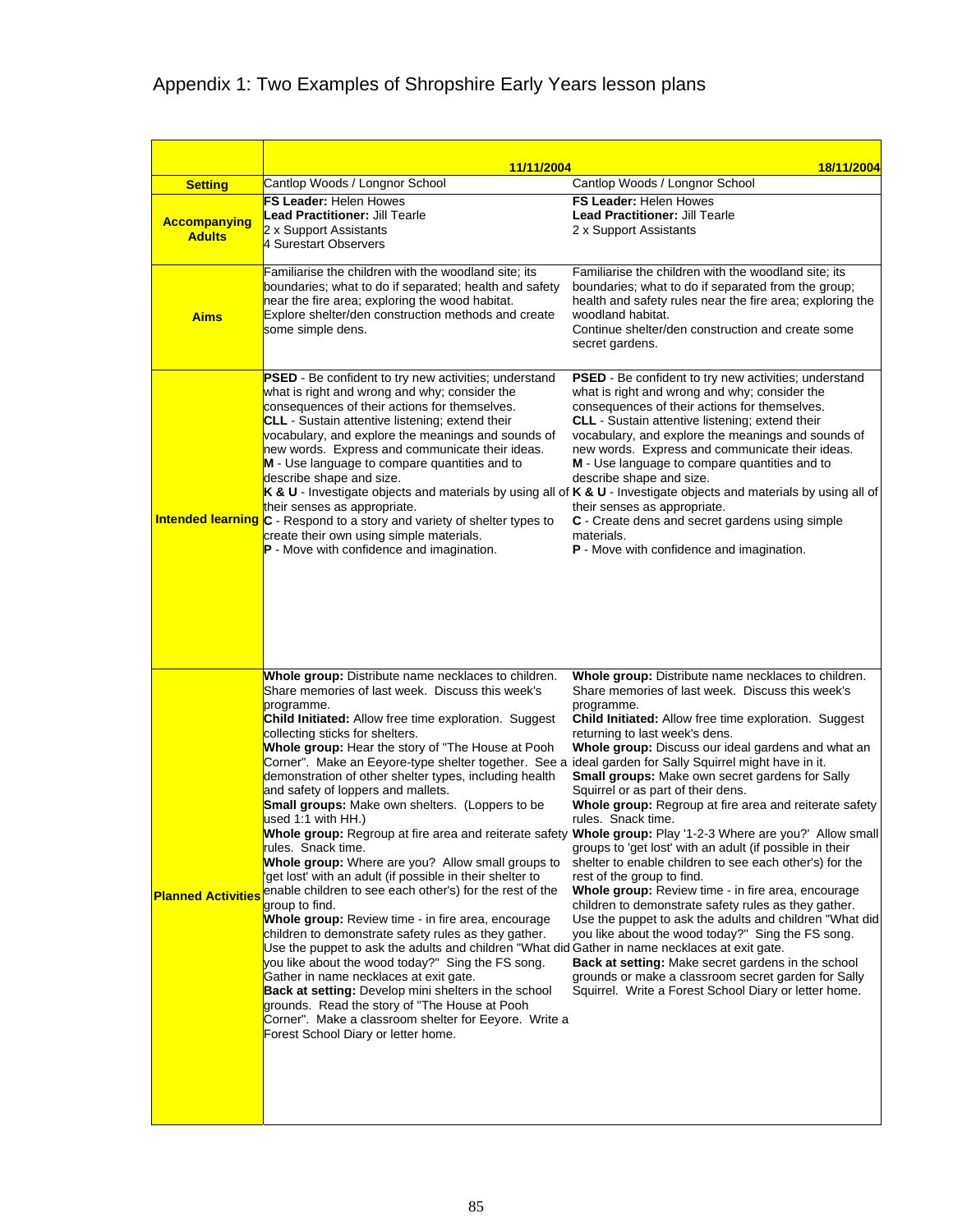## Appendix 2: Pilot groups compared

#### **Forest School Evaluation: The Pilot Groups Compared**

#### **2004-2005**

#### **Forest School Site**

#### **Information**

| <b>Pilot Region</b>                      | Worcestershire                                       | Worcestershire | Oxfordshire | Oxfordshire                | Oxfordshire           | Shropshire   | Shropshire      |
|------------------------------------------|------------------------------------------------------|----------------|-------------|----------------------------|-----------------------|--------------|-----------------|
| Name of Forest School site:              | Bishops Wood Centre Bishops Wood Centre Claughton    |                |             | <b>Westminster College</b> | <b>Foxcombe Woods</b> | Cantlop Wood | Cantlop<br>Wood |
| Ownership of site (public /<br>private): | National Grid Transco National Grid Transco IPrivate |                |             | Private                    | Private               | Private      | Private         |
| Is the site fenced off?                  | ves                                                  | Yes            | <b>Yes</b>  | Yes                        | Yes                   | Yes          | Yes             |

#### **Group Information**

| Name of Group / School:         | The Marlpool First   | <b>The Fairfield</b>     | <b>Finmere School</b>          | Pegasus Nursery             | <b>New Hinksey</b> | Condover Pre School | Longnor     |
|---------------------------------|----------------------|--------------------------|--------------------------------|-----------------------------|--------------------|---------------------|-------------|
|                                 | School Speech and    | <b>Community Primary</b> |                                |                             |                    |                     | School      |
|                                 | Language Unit        | School                   |                                |                             |                    |                     |             |
| Name of recording practitioner: | Jane Bailey          | Tina Killgallon          | Lynne Bowen/Richard<br>Mulvany | Rachel Walding              | Jenny Crease       | Debbie Wilson       | Jill Tearle |
| Role of recording practitioner  | <b>Class Teacher</b> | Teacher (nursery)        | Lynne-Teacher,                 | <b>Forest School Leader</b> | Jenny - F/S Leader | Pre - School Leader | Teacher     |
| (E.g. Forest School Leader/     |                      |                          | Richard - F/S Leader           | and Nursery Nurse           |                    |                     |             |
| teacher/ classroom assistant)   |                      |                          |                                |                             |                    |                     |             |
| Number of children in Study     |                      | $6 - (3)$ in the AM      |                                |                             |                    |                     |             |
| Group                           | ۰5.                  | group and 3 in the       | 3                              | 3                           | З                  | 3                   | З           |
|                                 |                      | PM group)                |                                |                             |                    |                     |             |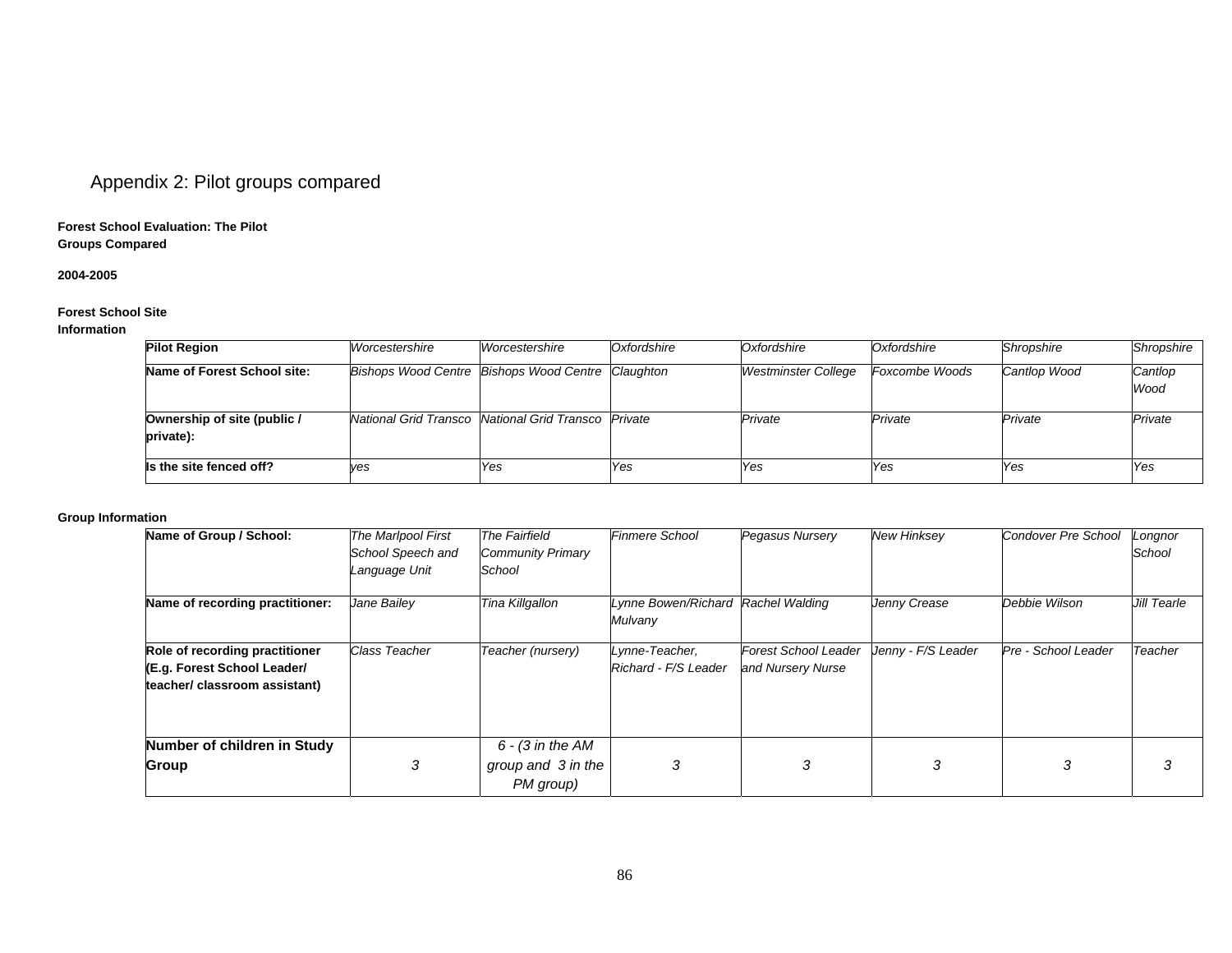| Name of Group / School:                                            | The Marlpool First<br>School Speech and<br>Language Unit | <b>The Fairfield</b><br><b>Community Primary</b><br>School | <b>Finmere School</b> | Pegasus Nursery | <b>New Hinksey</b> | Condover Pre School | Longnor<br>School |
|--------------------------------------------------------------------|----------------------------------------------------------|------------------------------------------------------------|-----------------------|-----------------|--------------------|---------------------|-------------------|
| Number of children in the Forest<br>School group:                  | 10                                                       | 12 (in each group)                                         | 16                    | 10              | 12                 | 8                   | 17                |
| Age range of the group:                                            | 5-9 Years                                                | $3 - 4$ Years                                              | $4 - 7$ Years         | 3-5 Years       | $3 - 5$ Years      | $3/4$ Yrs           | 4,5 and 6<br>yrs  |
| Travel time from School to Forest 20 minutes<br><b>School site</b> |                                                          | 20 Mins                                                    | 15 Mins               | 15 mins         | 10 Mins            | 5 Mins              | 10 Min            |

#### **Clarifying how the data was**

#### **collected**

| How familiar is the recording<br>practitioner with the children<br>being monitored?                                                               | Some would have<br>been familiar at the<br>beginning- others new<br>to group | Very, She is Class<br>teacher to group                                        | Very                                  | Very | Very | Very        | Very           |
|---------------------------------------------------------------------------------------------------------------------------------------------------|------------------------------------------------------------------------------|-------------------------------------------------------------------------------|---------------------------------------|------|------|-------------|----------------|
| How much discussion is there<br>between the recording<br>practitioner and the class teacher FSL each session.<br>of the children being monitored? | They are the same<br>person.Dialogue with                                    | Discussion after each<br>session between F.S.<br>leader and class<br>teacher. | Full discussion after<br>each session | Full | Full | Same person | Same<br>person |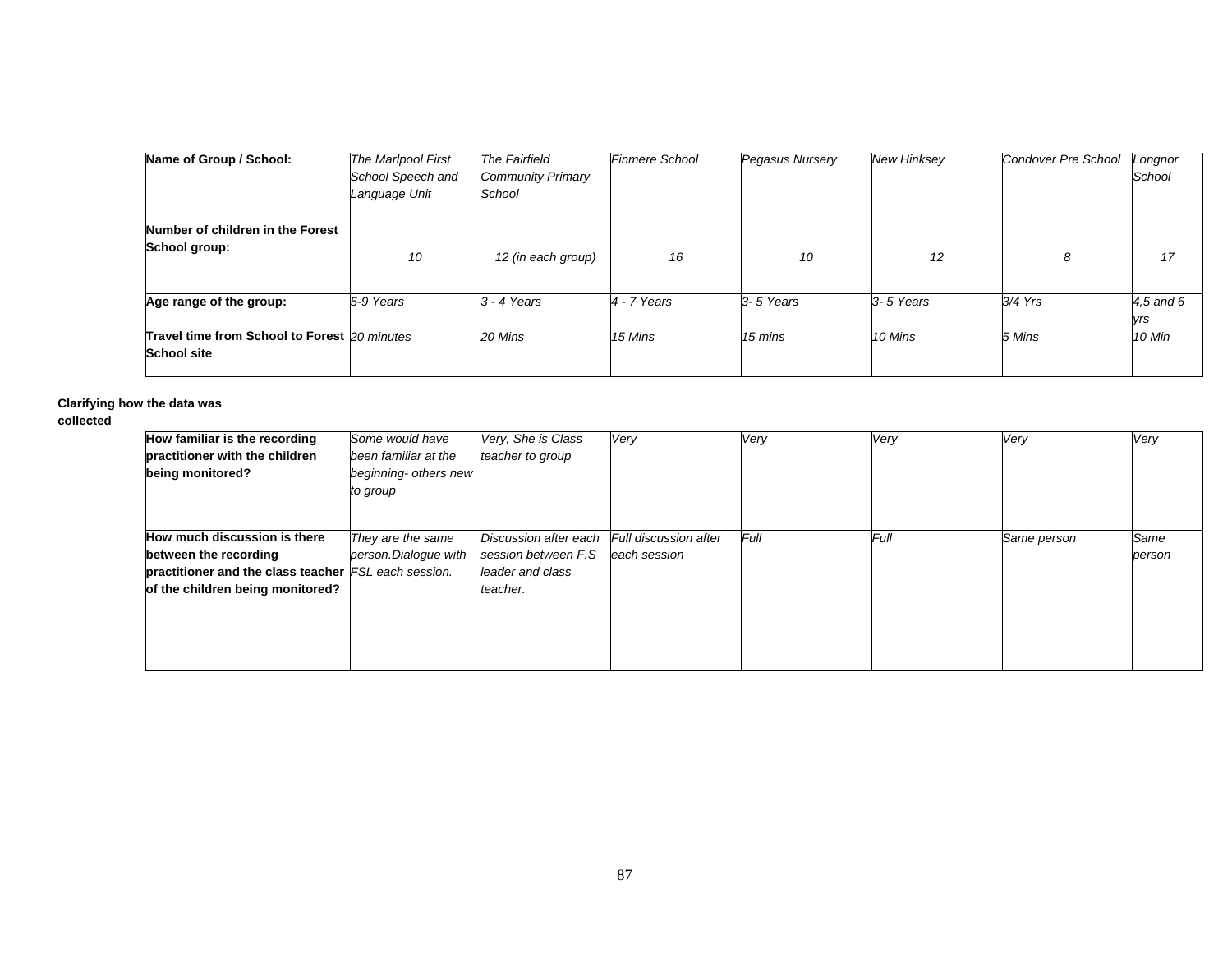#### **Background to the children and**

**their school**

| Name of Group / School:                                                                        | The Marlpool First<br>School Speech and<br>Language Unit | <b>The Fairfield</b><br><b>Community Primary</b><br>School                 | <b>Finmere School</b> | Pegasus Nursery                                                           | <b>New Hinksey</b>         | Condover Pre School                | Longnor<br>School                           |  |
|------------------------------------------------------------------------------------------------|----------------------------------------------------------|----------------------------------------------------------------------------|-----------------------|---------------------------------------------------------------------------|----------------------------|------------------------------------|---------------------------------------------|--|
| How long has the school been<br>sending children to Forest<br>School?                          | School year 04/05                                        | School Year 01/05                                                          | 2 Yrs                 | 2 Yrs                                                                     | 3 Yrs                      | 1 Year and I term                  | 1 Year                                      |  |
| How did they find out about<br>Forest School? (Who approached approached Forest<br>who first?) | <b>Head of school</b><br>School Co-Ordinator             | F.S. Co-ordinator<br>approached as it is a<br>fresh start school           | <b>Taster Day</b>     | Taster Day for<br>teachers                                                | <b>Through Taster Days</b> | Approached by S.<br>county council | SCC<br>approached<br>school                 |  |
| How many children does the<br>school send to Forest School<br>altogether?                      | 10                                                       | 24                                                                         | 16                    | 50                                                                        | 25                         |                                    |                                             |  |
| Which types of group do they<br>send? (Age / special needs etc.)                               | Mixed age group<br>Speech and Language<br><b>SHS</b>     | Nursery age                                                                | Key stage one Class   | Nursery and Yr 3 class Foundation Stage                                   |                            | <b>Foundation Stage</b>            | Foundation<br>Stage<br>Forest<br>School/KSI |  |
| Size of School (E.g. Small <50<br>pupils; Medium 50-200 pupils;<br>Large 200+ pupils)          | Medium                                                   | Medium                                                                     | Small                 | Large                                                                     | Medium                     | small                              | Medium                                      |  |
| School setting (E.g. Urban / rural) Urban                                                      |                                                          | Urban                                                                      | Rural                 | Urban                                                                     | Urban                      | Rural                              | Rural                                       |  |
| Socio-economic status of the<br>children in the study (if known)                               | Mixed- all backgrounds Inner City. Sure Start            | Local Programme.<br>High unemployment/<br>low wage. High % lone<br>parents | Professional Intake   | <b>Education Action Zone Inner City</b><br>(Oxford Excellence<br>Cluster) |                            | Professional                       | Professional<br>(including<br>Farming)      |  |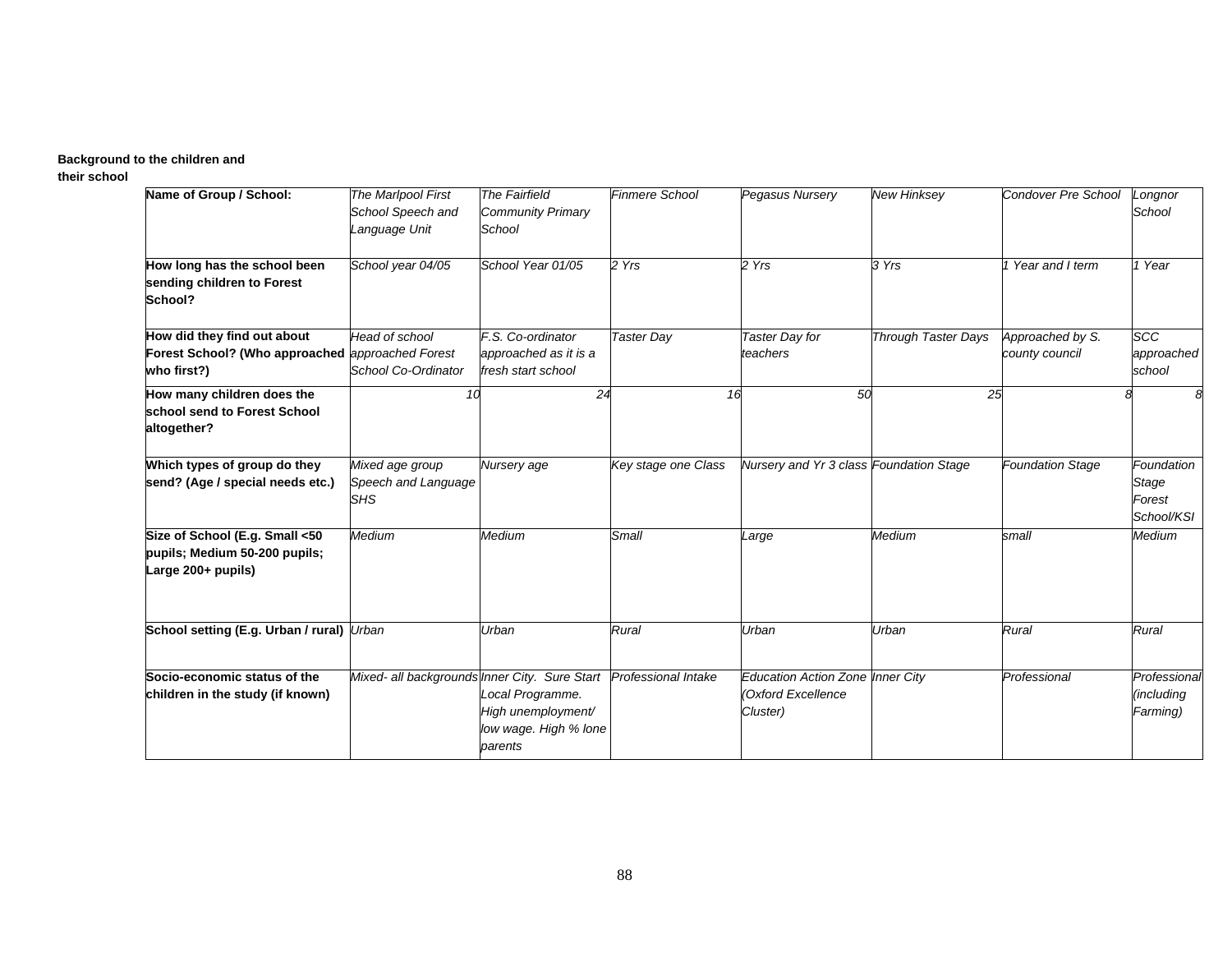### **Appendix 3: Examples of completed observation recording sheets from the Worcestershire pilot**

Recording sheets including background information for each session.

|                                         | Forest School Leader name(s)                                                                                                                                                                                                                                                                                                                                   |               |                                           |                 |
|-----------------------------------------|----------------------------------------------------------------------------------------------------------------------------------------------------------------------------------------------------------------------------------------------------------------------------------------------------------------------------------------------------------------|---------------|-------------------------------------------|-----------------|
| Tung Kulopulan                          |                                                                                                                                                                                                                                                                                                                                                                | No of Pupils: | No of Adults:                             | Form:           |
| Date of<br>Session:                     | Time of<br>Session:                                                                                                                                                                                                                                                                                                                                            |               |                                           | Age Range:      |
| 9.6.05                                  | $1.0 - 2.30$                                                                                                                                                                                                                                                                                                                                                   | s             | (Incl. FS. $\gamma$<br>$leaders)$ $\prec$ | $3/2 - 4/2$ 15. |
|                                         | Exploration of listenational news ferms I loncation<br>have grown within unaginary contat of a<br>Part out Porchores and diviso povenous-abo<br>What changes in behaviour did you expect to result from these activities?                                                                                                                                      |               |                                           |                 |
|                                         | Chance become racis more adutations of late $\rightarrow$                                                                                                                                                                                                                                                                                                      |               |                                           |                 |
|                                         | To develop chuld leno imaginator and doublits to<br>To funding develop can contain for each<br>other to loss conclusion survey individual                                                                                                                                                                                                                      |               |                                           |                 |
| to des confidence and Shorth baundaries | then awwassing more least of about the part on group unchally, but<br>become least op in longer brocken. Neardled more<br>Support + worked to have quickly through. However<br>emprison proporting to be and find jungle driveds.<br>Very enverent markey surroung in the tree.<br>General Comments (e.g. how successful were these activities compared to the |               |                                           |                 |

Below is an example of the scores for a session shown against prompts from the propositions. General comments for each child were also recorded.

19.05.05 Sesan conquest due to Ulness of tocher.

#### Forest School Leader Reporting Template: By Session

| Name of<br>Pupil | <b>General Comments</b>                                                                                                                        | Changes<br>Changes in<br>Changes<br>in levels<br>ability to<br>Changes in<br>of<br>in<br>work<br>Self<br>motivation<br>language<br>cooperatively<br>Esteem<br>skills<br>and<br>and<br>and Self<br>attitudes<br>awareness of<br>confidence<br>towards<br>others<br>s.<br>learning |  | L M/M | Demonstration<br>of an<br>improved<br>relationship<br>with and an<br>understanding<br>of the<br>outdoors | Changes in<br>levels of<br>skills and<br>knowledge<br>N ICT<br>PHY |  |  |  |  |
|------------------|------------------------------------------------------------------------------------------------------------------------------------------------|----------------------------------------------------------------------------------------------------------------------------------------------------------------------------------------------------------------------------------------------------------------------------------|--|-------|----------------------------------------------------------------------------------------------------------|--------------------------------------------------------------------|--|--|--|--|
|                  | Kearte Stars ausst<br>Causcledmakenaug<br>for map ord helped                                                                                   |                                                                                                                                                                                                                                                                                  |  |       |                                                                                                          | $\overline{2}$                                                     |  |  |  |  |
|                  | Kenn to do anon<br>thing, hook about<br>at today to ust<br>Proferred to callect<br>prover spocia<br>بالمسهمون نحت تمالهيد<br>Soutor badger his |                                                                                                                                                                                                                                                                                  |  |       |                                                                                                          |                                                                    |  |  |  |  |
|                  | Worked well you<br>depende po cervoca<br>Shouts for clumbing<br>0023                                                                           |                                                                                                                                                                                                                                                                                  |  | 2     | L                                                                                                        |                                                                    |  |  |  |  |

Scoring notes 1= no change 2= Slight change 3= Dramatic change<br>Key skills S =Speaking L= Listening MM= Mark Making N= Numeracy ICT =Information Communication and Technology PHY= Physical development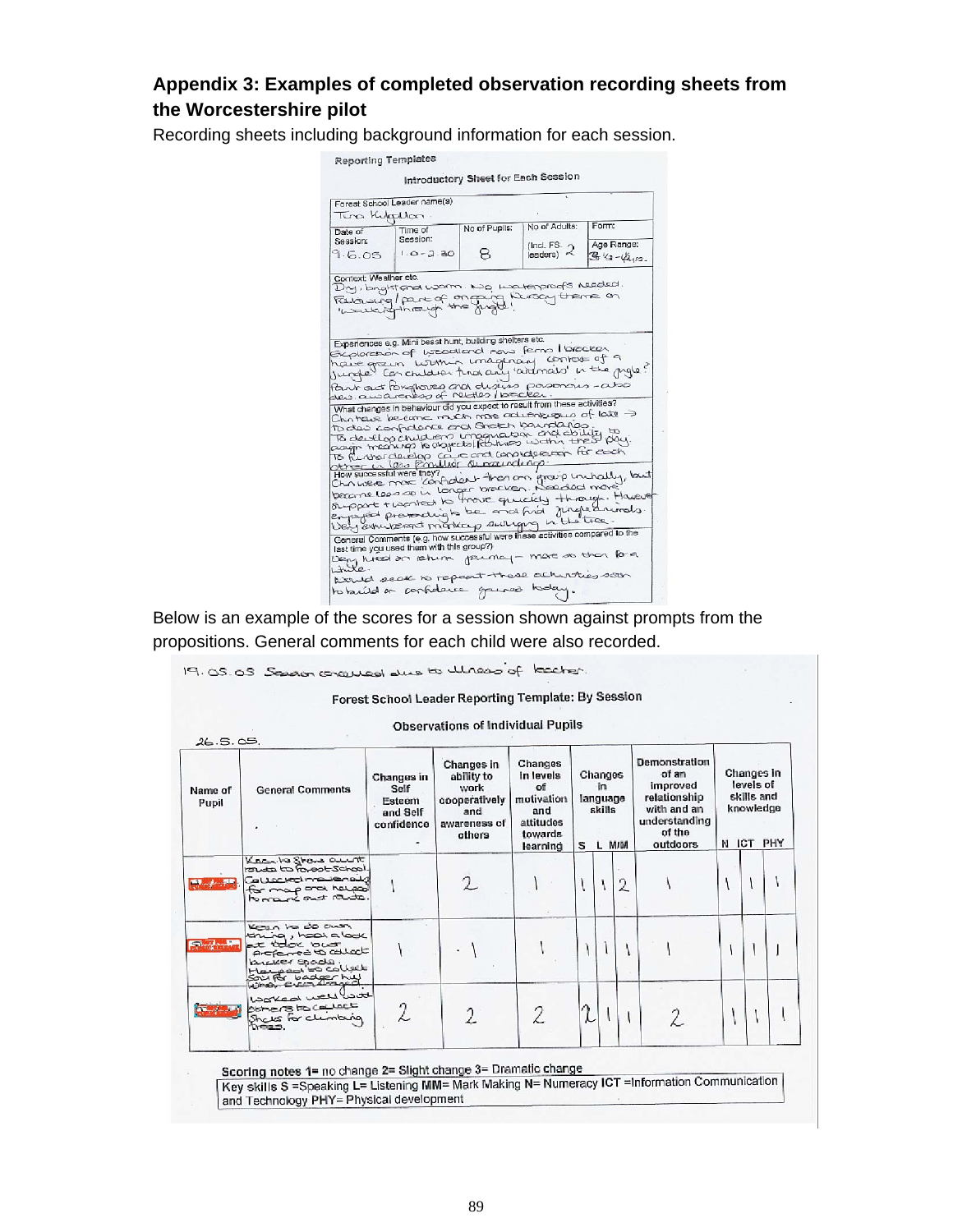## **Appendix 4: Scores (out of 10) for one of the Shropshire children**

| <b>School: Longnor Primary</b><br><b>Shropshire</b> |            |            |            |            |                |                |            |
|-----------------------------------------------------|------------|------------|------------|------------|----------------|----------------|------------|
| <b>Practitioners: J. Tearle</b>                     |            |            |            |            |                |                |            |
| <b>Anthony Warne</b>                                | 16/09/2004 | 11/11/2004 | 18/11/2004 | 24/11/2004 | 02/12/20<br>04 | 09/12/2004     | 30/06/2005 |
| <b>Self Esteem</b>                                  | 1          | 1          | 2          | 3          | $\blacksquare$ | 5              | 8          |
| <b>Social Skills</b>                                | 1          | 2          |            | 5          | ٠              | $\overline{4}$ | 9          |
| Language and<br><b>Communication</b>                | 5          | 5          | 5          | 5          |                | 6              | 10         |
| <b>Physical Motor</b><br><b>Skills</b>              | 1          | 2          | 2          | 3          |                | 3              | 8          |
| <b>Knowledge of</b><br>the<br><b>Environment</b>    | 1          | 4          | 6          | 4          |                | 5              | 10         |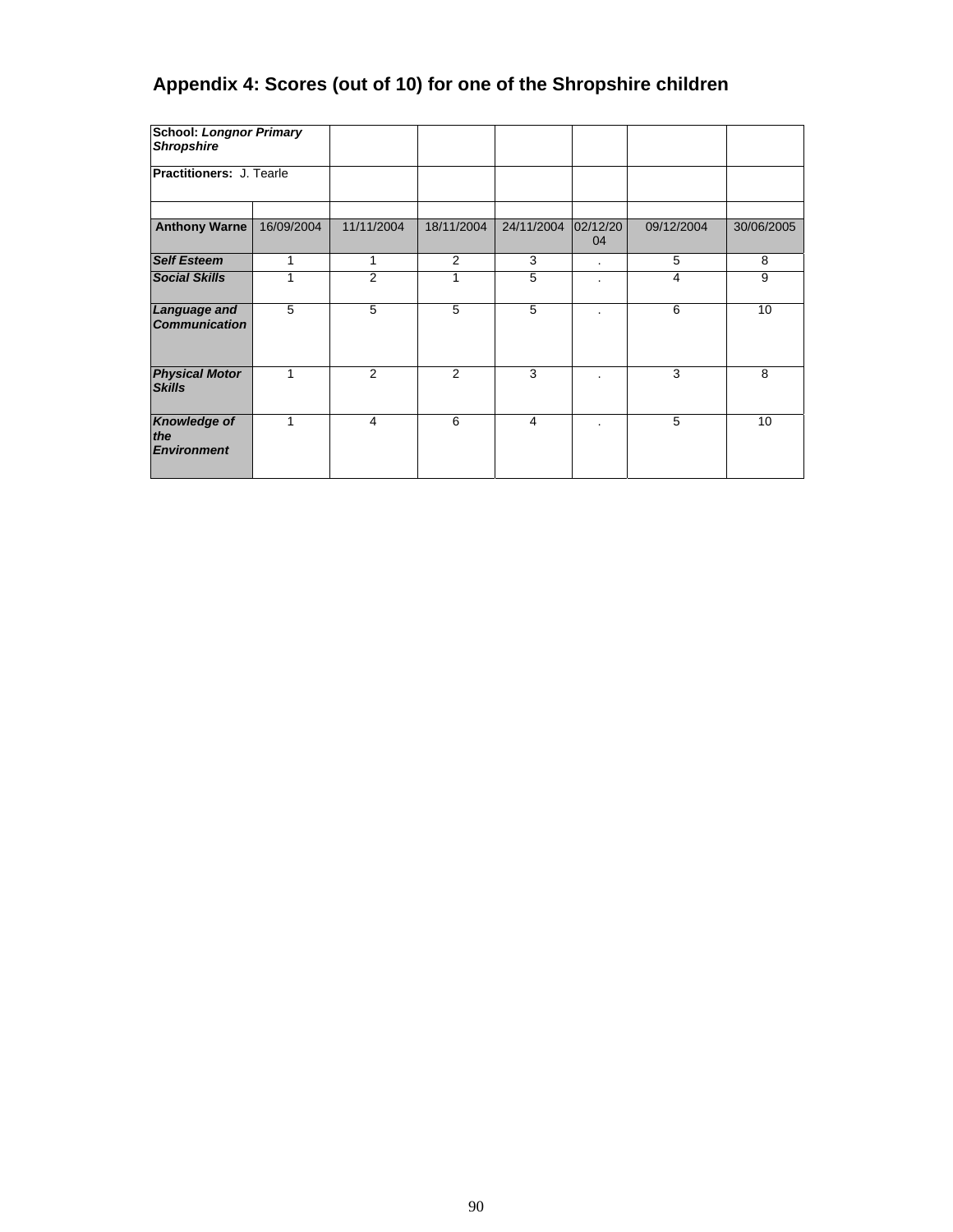## **Appendix 5: Notes from the Burnworthy Storyboard - October 2004**

The left hand column shows the expected changes and the right hand column shows how the practitioners taking part in the exercise translated these phrases into the evidence they were looking for.

| Behaviour (Identified in the Storyboard exercise)                                                                                                                                                                            | What can it look like? (Examples)                                                                                                                                              |  |  |  |  |  |
|------------------------------------------------------------------------------------------------------------------------------------------------------------------------------------------------------------------------------|--------------------------------------------------------------------------------------------------------------------------------------------------------------------------------|--|--|--|--|--|
|                                                                                                                                                                                                                              | <b>Storyboard Question 3. Initial results</b>                                                                                                                                  |  |  |  |  |  |
| Initially daunted or fearful of an unfamiliar environment or<br>activity                                                                                                                                                     | Reluctance to take part                                                                                                                                                        |  |  |  |  |  |
| Increase in trust between Forest School Leaders and<br>Participants                                                                                                                                                          | Participants act on encouragement from Forest School<br>Leaders, and listen to what they say. Leaders allow<br>participants to explore.                                        |  |  |  |  |  |
| Demonstrating confidence                                                                                                                                                                                                     | Trying out new things such as making a tool or taking<br>part in an unfamiliar activity without relying on prompts<br>or encouragement from someone else.                      |  |  |  |  |  |
|                                                                                                                                                                                                                              | <b>Storyboard Question 4. Medium-term outcomes</b>                                                                                                                             |  |  |  |  |  |
| Eager to participate                                                                                                                                                                                                         | By wanting to learn a new skill, or try something<br>different. Or they just keep wanting to come back.                                                                        |  |  |  |  |  |
| No longer a fear of failure                                                                                                                                                                                                  | A participant tries an activity again, after failing at it first<br>time                                                                                                       |  |  |  |  |  |
| Acquiring physical skills                                                                                                                                                                                                    | Demonstrating an ability to do new or difficult tasks, or<br>an ability to plan longer-term projects where the results<br>are not immediate.                                   |  |  |  |  |  |
| Increase in concentration                                                                                                                                                                                                    | A participant is better at focussing on the task in hand,<br>and is less easily sidetracked.                                                                                   |  |  |  |  |  |
| Increase in an <b>awareness</b> of others                                                                                                                                                                                    | Demonstrating that they are thinking through the cause<br>and effect of their actions (not reacting in the usual way)                                                          |  |  |  |  |  |
| Using coping strategies for managing anger / conflict                                                                                                                                                                        | A participant is self-aware and questions their own<br>behaviour, or acknowledges that they are responding<br>differently than usual to a difficult situation                  |  |  |  |  |  |
| Forming trusting relationships / friendships                                                                                                                                                                                 | 'Getting on with' or 'looking out for' peers in the group                                                                                                                      |  |  |  |  |  |
| A different attitude from external practitioners towards<br>the participants and towards the Forest School in general                                                                                                        | People from the funding and supporting agencies relate<br>to the participants differently, and take a keen interest in<br>what is happening in Forest School                   |  |  |  |  |  |
|                                                                                                                                                                                                                              | <b>Storyboard Question 5. Longer-term outcomes</b>                                                                                                                             |  |  |  |  |  |
| Individuals are able to form lasting relationships and<br>relate positively / constructively to:<br>Members of their peer group<br>$\circ$<br>People beyond their peer group<br>O                                            | Changes in conversation style, or body language.                                                                                                                               |  |  |  |  |  |
| They are demonstrating a positive attitude towards:<br>Forest school activity (in conversations about<br>O<br>Forest School)<br>Non-Forest School activity (in conversations<br>$\circ$<br>about life outside Forest School) | Demonstrating pride in achievements, or a curiosity<br>about the world around them                                                                                             |  |  |  |  |  |
| Pro-social behaviour                                                                                                                                                                                                         | Employing social skills and demonstrating a positive<br>attitude, encouraging others, looking out for others,<br>helping other people (as opposed to anti-social<br>behaviour) |  |  |  |  |  |
| Respect for the environment                                                                                                                                                                                                  | Awareness of relationships between and amongst<br>different ecologies, habitats and organisms. E.g.<br>Understanding 'why not to tread on the ants.'                           |  |  |  |  |  |
| Ability to deal with failure                                                                                                                                                                                                 | Trying something again and not being put off by a fear of<br>making mistakes                                                                                                   |  |  |  |  |  |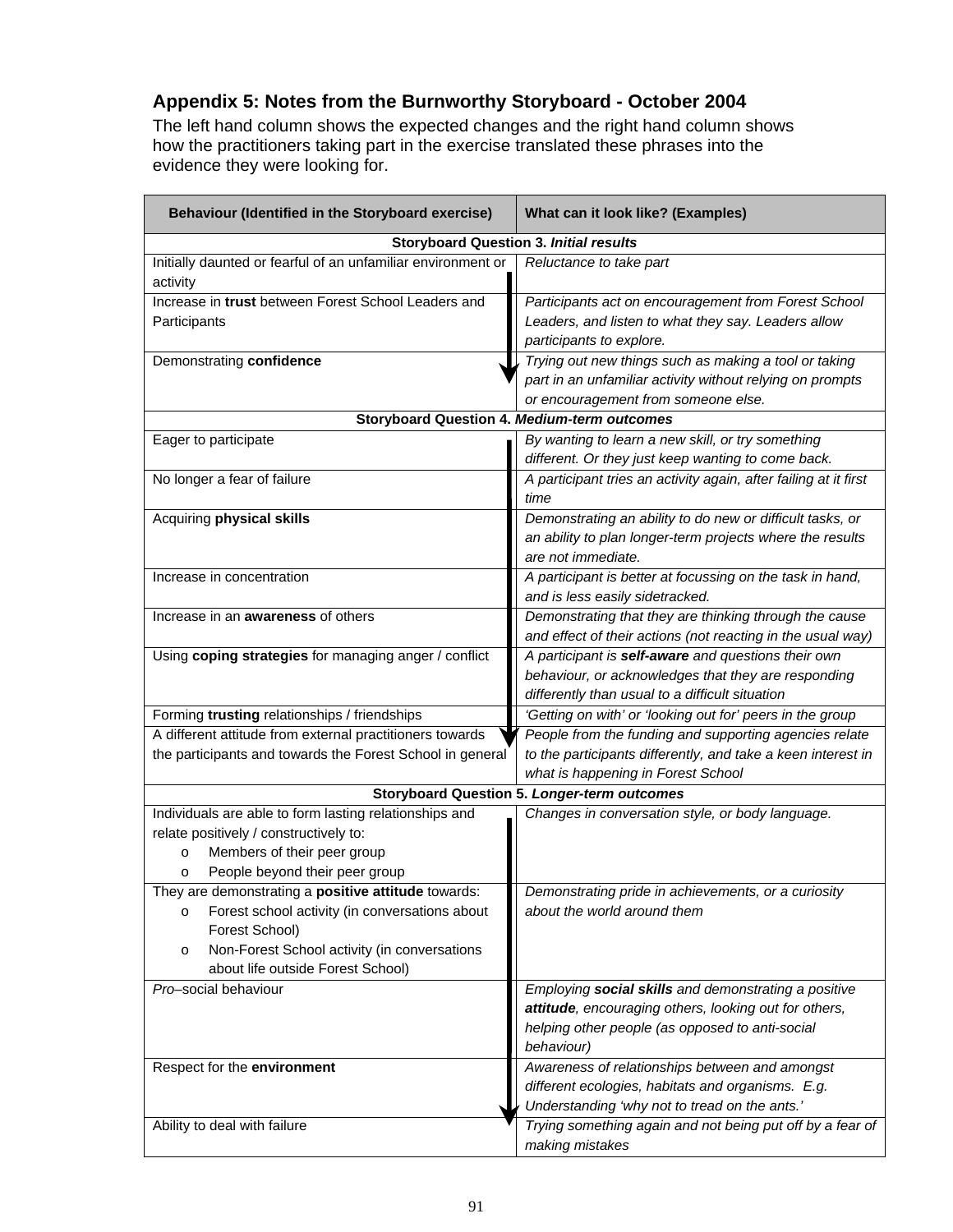## **Appendix 6: Storyboards Compared – Effects of Forest School**

|                       | <b>Storyboard Question 3.</b>                   |   | <b>Storyboard Question 4.</b>                       | <b>Storyboard Question 5.</b>                       |
|-----------------------|-------------------------------------------------|---|-----------------------------------------------------|-----------------------------------------------------|
|                       | <b>Initial results</b>                          |   | <b>Medium term outcomes</b>                         | <b>Longer-term outcomes</b>                         |
|                       | Initially daunted or fearful of an unfamiliar   |   | Children eager to participate                       | Individuals are able to form lasting                |
|                       | environment or activity                         |   | Children no longer a displaying a fear of failure   | relationships and relate positively /               |
|                       | Increase in trust between Forest School Leaders |   | Acquiring physical skills                           | constructively to:                                  |
|                       | and Participants                                |   | Increase in concentration                           | Members of their peer group<br>$\circ$              |
| <b>Somerset Pilot</b> | Demonstrating confidence                        |   | Increase in an <b>awareness</b> of others           | People beyond their peer group<br>$\circ$           |
| <b>Group Findings</b> |                                                 |   | Using coping strategies for managing anger /        | They are demonstrating a positive attitude          |
| (Forest School        |                                                 |   | conflict                                            | towards:                                            |
| for an 'Emotional     |                                                 |   | Forming trusting relationships / friendships        | Forest school activity (in conversations<br>$\circ$ |
| and Behavioural       |                                                 |   | A different attitude from external practitioners    | about Forest School)                                |
| Difficulties' group   |                                                 |   | towards the participants and towards the Forest     | Non-Forest School activity (in<br>$\circ$           |
| of teenagers)         |                                                 |   | School in general                                   | conversations about life outside Forest             |
|                       |                                                 |   |                                                     | School)                                             |
|                       |                                                 |   |                                                     | Pro-social behaviour                                |
|                       |                                                 |   |                                                     | Respect for the environment                         |
|                       |                                                 |   |                                                     | Ability to deal with failure                        |
|                       | Increased use of language (with more            |   | Children have increased confidence in               | Improvements to physical stamina                    |
|                       | opportunities for natural use of language)      |   | themselves (their abilities)                        | Children appear more relaxed in the                 |
|                       | Children becoming more self reliant /           |   | Children develop a bonding relationship with        | Forest School learning environment without          |
| Worcestershire        | independent                                     |   | peers and with staff (Forest School Leaders /       | perceived pressure                                  |
| <b>Pilot Group</b>    | Forest School routines embedded                 |   | teachers)                                           | Children's creativity developed                     |
| <b>Findings</b>       | Awareness of themselves and others' personal    | ٠ | Visible improvements to children's: memory;         | Children transferring fine and gross motor          |
| (Early years and      | space                                           |   | physical development; health; use of                | skills to life outside Forest School                |
| older pupils from     | Increased fine and gross motor control          |   | language (speech and language group)                | Improved use of language means children             |
| a cross-county        | Children's increased ability to plan and review |   | Children feel special (leading to raising self-     | become more confident to communicate                |
| Speech and            | (e.g. choose resources for tasks)               |   | esteem)                                             | with peers, teachers and parents                    |
| Language unit)        | Transferring skills (E.g. modelling the good    |   | Parents take more interest in Forest School due     | Improved self-esteem (as a result of                |
|                       | practice of carrying sticks)                    |   | to children's enthusiasm                            | feeling listened to and valued)                     |
|                       | Children want to learn                          |   | Parents take their children out into the 'outdoors' | Children have adapted well to their new             |
|                       | Children want to come back to Forest School     |   | more (parents have a different perception of the    | outdoor environment                                 |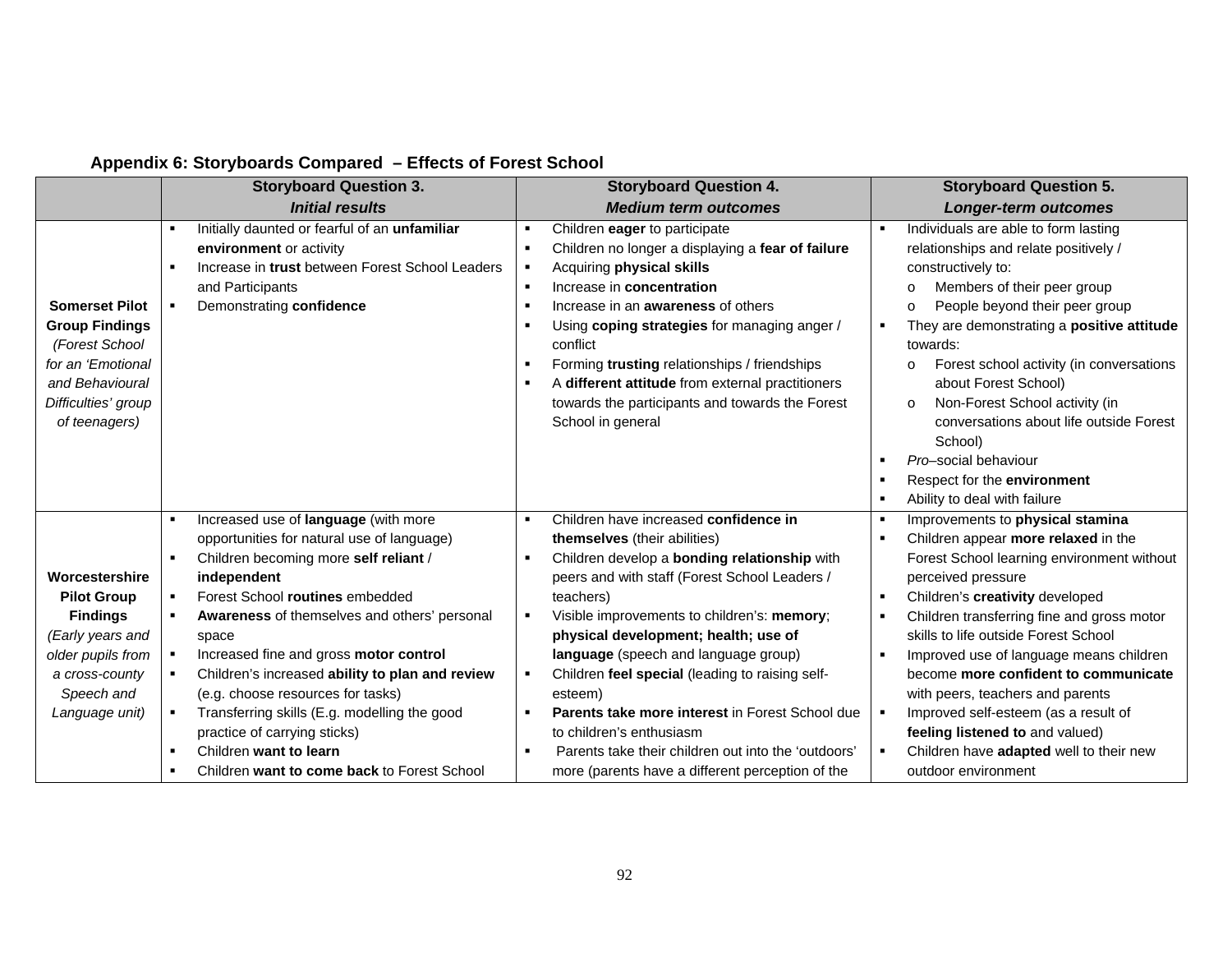|                   |                                                      | outdoors - E.g. the perceived risks)                 | Children are more assertive in a non-         |
|-------------------|------------------------------------------------------|------------------------------------------------------|-----------------------------------------------|
|                   |                                                      | Comparable difference between children's             | aggressive way                                |
|                   |                                                      | behaviour in normal setting (indoors / classroom)    |                                               |
|                   |                                                      | and in Forest School                                 |                                               |
|                   |                                                      | Practitioners gain a better understanding of the     |                                               |
|                   |                                                      | children (E.g. their individual learning styles)     |                                               |
|                   | Children are more steady on their feet and don't     | Improved and increase use of motor skills            | Improved academic attainment and              |
|                   | fall over as often                                   | Children working independently from adults           | achievement, especially for children who      |
|                   | Children are keen and excited about setting off      | Children initiate their own learning / play          | find the classroom a difficult place to learn |
|                   | for Forest School                                    | activities                                           |                                               |
|                   | Children talk freely about Forest School back in     | Children work co-operatively $-$ they are able to    |                                               |
|                   | the classroom                                        | negotiate with others to achieve group tasks         |                                               |
| Oxfordshire       | Children get ready to for Forest School more         | Children demonstrate an increased knowledge          |                                               |
| <b>PilotGroup</b> | quickly (as opposed to reluctantly)                  | of the environment, beginning to recognise tree      |                                               |
| <b>Findings</b>   | Children begin to take more responsibility for       | species and a few mini-beasts                        |                                               |
| (Early Years      | their own activities / play / learning (because they | Children demonstrate respect and care for living     |                                               |
| groups)           | are allowed to)                                      | things and the environment                           |                                               |
|                   | Children begin to be less dependent on Adult         | Children able to make decisions themselves           |                                               |
|                   | company and support - they can work away from        | about what to wear to suit the weather               |                                               |
|                   | adults, less holding hands; will hide independently  | Children aware of seasonal change                    |                                               |
|                   | during '1,2,3 Where are you?'                        | Children revisit, extend and develop previous        |                                               |
|                   |                                                      | weeks' activities                                    |                                               |
|                   |                                                      | Children able to <b>focus/concentrate</b> for longer |                                               |
|                   |                                                      | periods                                              |                                               |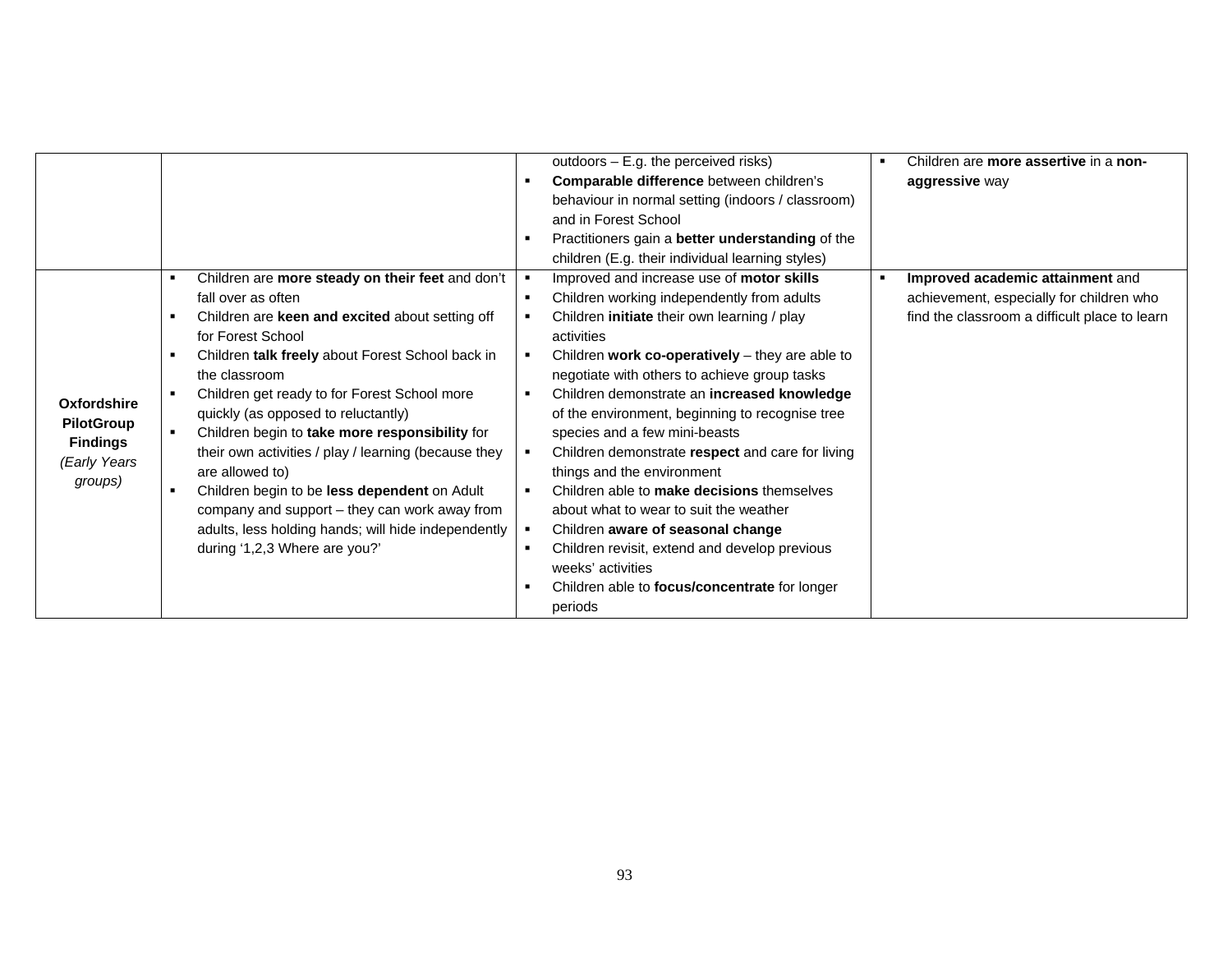## **Appendix 7**

## **Tools for the Forest School Self Appraisal Methodology**

#### **Appendix 7.1 Self-Appraisal Toolkit: Storyboard Exercise**

#### **Introduction**

As practitioners evaluating the causes and effects of something as complex as a Forest School, the most important thing is to establish a clear understanding of *how* the project will bring about change. One way to do this involves telling a hypothetical story that describes how the actions and activities will eventually achieve the objectives and desired outcomes of the project.

Technically a *hypothesis* is a tentative explanation for an observation or phenomenon that can be tested by further investigation. As a way to describe the hypothesis for a Forest School project we recommend undertaking a simple thinking and discussion exercise. The exercise uses straightforward questions and answers to paint a picture, or series of pictures, describing the stages that lead to the changes the various stakeholders (including teachers, practitioners and parents) are hoping for. We call this series of pictures a 'Storyboard'.

The exercise as it is outlined below is not a detailed description of how to facilitate a participatory evalaution tool, but it is meant as a guide to structuring an important (and sometimes overlooked) stage of the evaluation process. Practitioners must decide for themselves who and to what extent members of the various stakeholder groups need to be involved in the conversation.

#### **Step One: Questions and a Conversation**

In order to build up a shared sense of 'the story', we recommend that everyone taking part in the Storyboard exercise has the opportunity to discuss the following questions and to think about the answers they would give for each one in relation to their Forest School project.

Each answer provides one of the pictures in the sequence representing how the project will bring about change. As far as possible these will be rooted in people's existing experience of this type of work as well as expressing their hopes for what will happen in the future.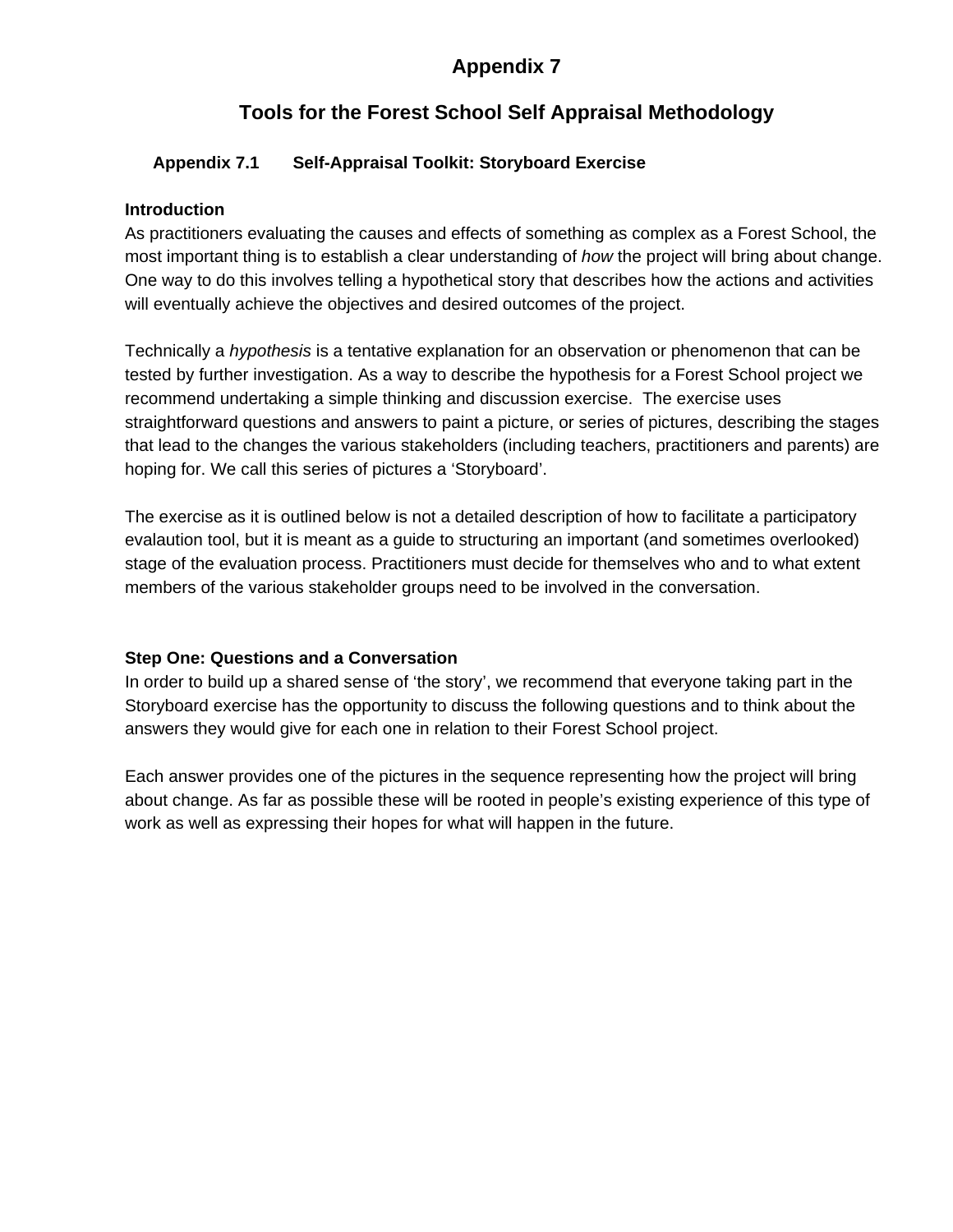| <b>Storyboard Questions</b>                                        | <b>Prompts</b>                                                                                                          |
|--------------------------------------------------------------------|-------------------------------------------------------------------------------------------------------------------------|
| 1. Describe the world in which you are                             | For example the needs of the target groups, the other                                                                   |
| currently working in terms of the local or                         | stakeholder groups who have an interest in what takes                                                                   |
| wider need that this Forest School is                              | place in Forest School and those who can have an effect                                                                 |
| addressing                                                         | on how it operates                                                                                                      |
| 2. What are you planning to do as part of                          | Here in your various roles as Practitioners, Forest School                                                              |
| setting up and the ongoing activity in                             | leaders, Teachers or Parents you could describe what for                                                                |
| relation to Forest School?                                         | you are the key elements of the Forest School ethos that                                                                |
|                                                                    | are important for the success of this particular setting.                                                               |
| 3. What effects do you expect to see                               | For example in terms of the changes in attitudes and<br>behaviour of pupils, teachers, practitioners and parents,       |
| straight away?                                                     | and the way they relate to the Forest School setting and                                                                |
| 4. What effects and changes do you expect<br>to see in the future? | each other.                                                                                                             |
| 5. Where possible, describe the longer-                            | For example, by the end of several months' of a child's                                                                 |
| term or wider changes for people involved                          | contact time with Forest School you intend that their                                                                   |
| in the Forest School that:                                         | experience in the setting will have taught them how to                                                                  |
|                                                                    | behave safely around a fire (a), and may have contributed                                                               |
| a.) your project will be wholly responsible<br>for, and            | to that child's better understanding of the natural                                                                     |
|                                                                    | environment (b).                                                                                                        |
| b.) your project may contribute to.                                |                                                                                                                         |
|                                                                    | You could look beyond the boundaries of their time spent<br>at Forest School and describe the possible effects on the   |
|                                                                    | way children relate to each other and the wider world                                                                   |
|                                                                    | around them - e.g. becoming more confident in their daily                                                               |
|                                                                    | life outside school.                                                                                                    |
|                                                                    |                                                                                                                         |
|                                                                    | Think also about the effects taking part or helping at                                                                  |
|                                                                    | Forest School may have on practitioners, teachers and                                                                   |
|                                                                    | parents.                                                                                                                |
| 6. For every immediate effect you identified                       | Try and describe precisely how each of the immediate                                                                    |
| in 3 above, ask 'So what?' or 'Why is that                         | effects will lead to the changes in the future. For example,<br>just teaching a child safety rules may not be enough to |
| important?'                                                        | ensure that they will always behave safely around a fire.                                                               |
| 7. For every effect and change you                                 | Perhaps some additional intervention, such as                                                                           |
| identified in 4 above, ask 'So what?' or                           | encouraging peer pressure, is needed to ensure this.                                                                    |
| 'Why is that important?'                                           |                                                                                                                         |
|                                                                    | Questions 6 and 7 present an opportunity to test the                                                                    |
|                                                                    | assumptions that have been made that one change will                                                                    |
|                                                                    | automatically lead to another - e.g. that attending Forest                                                              |
|                                                                    | School increases a child's confidence. To test that                                                                     |
|                                                                    | assumption you need to be clear what else needs to<br>happen or be part of the experience in the setting to make        |
|                                                                    | it so.                                                                                                                  |
| 8. What barriers do you foresee that could                         | This question is a useful opportunity for a reality check.                                                              |
| prevent any of this happening?                                     |                                                                                                                         |
|                                                                    |                                                                                                                         |

 $\overline{a}$ 

 $\dot{ }$  *Longer-term changes* implies looking into the future.<br> $\dot{ }$  *Wider changes* implies more immediately- but perhaps not manifested in the person's experience at school.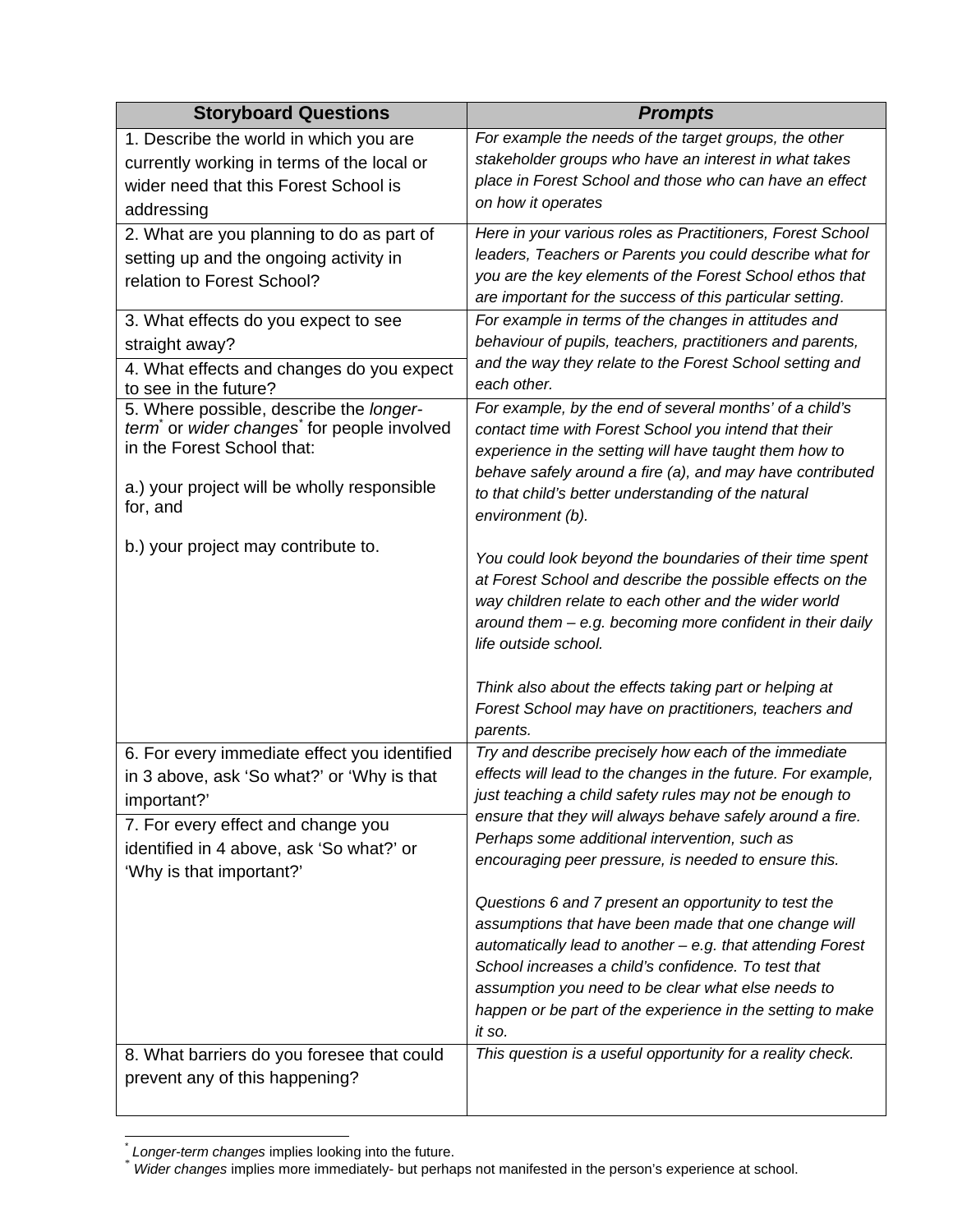#### **Step 2: Building the Picture**

Now prepare a large sheet of paper (A3 or larger depending on how many people are taking part in the conversation) by reproducing the blank flow chart diagram as in the picture below.



Once each question has been discussed in detail, the answers should be summarised in each of the corresponding numbered boxes on the flow chart. They can be addressed in any order (if you like you can start with the ones you think are easiest) and extra comments can be addd to boxes as and when ideas occur to people during the conversation.

There is an opportunity here to invite people to write summaries of their responses to the questions on separate Post-it notes, and then to attach them to the appropriate boxes on the flow chart. Spend a few moments at the end reviewing and consolidating everyone's contributions. You will now be able to build a shared view – literally a 'big picture', of how you as a group envisage the story of your particular Forest School project. The benefit of this process is not only in the final picture (and the story it tells), but in the act of discussion itself having made a space where people have the opportunity to propose and challenge assumptions that are made about how the project will work.

#### **Step 3: Propositions and Ways of Knowing**

Now look at the completed Storyboard, and decide what, for you, are the most important changes that you expect to bring about – i.e. The *ways that you will know* the project has been a success. It is these 'ways of knowing' that must form the basis of the 'propositions', or stated objectives' describing the generic learning and behavioural outcomes resulting from an individual's experience of Forest School. These propositions are essentially positive statements of what practitioners and other stakeholders believe this particular Forest School can achieve and will form the headings or prompts for any notes taken by evaluating practitioners during or after the Forest School sessions.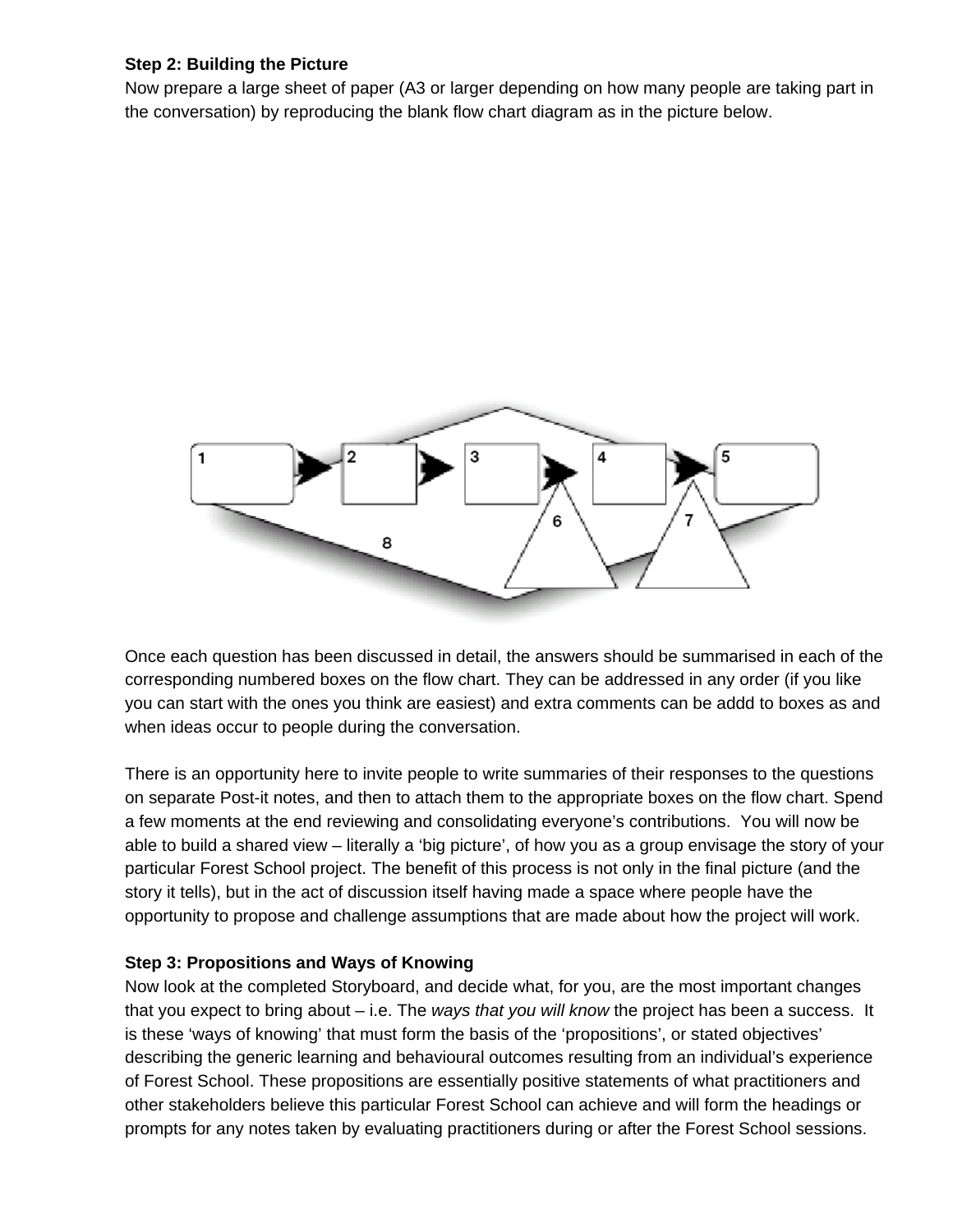#### **Appendix 7.2 Self Appraisal Toolkit: Recording Templates**

#### **Introduction**

When it comes to collecting information, there is no one right method for every project. With the focus on self-appraisal, this means that it is the people involved in each project - the evaluating practitioners themselves - who must decide what are for them the most appropriate and convenient ways to record systematically the changes they see taking place before them.

The frequency of recording information or the extent to which practitioners focus on individual pupils or general reviews of sessions depends mainly on how much time they have available. At the very least written notes from every 10-minute de-briefing discussion amongst practitioners at the end of each session can provide a vital source of information for a longitudinal assessment of the Forest School's effectiveness, as well as a useful opportunity for ongoing review of practice.

The following templates show examples of the prompting sheets that were used either individually or in combination by Forest School practitioners in the course of their work for this study. In each example the headings / prompts are based on the original propositions developed as a result of the Storyboard exercises undertaken at the start.

## **a) Introductory sheet for each Forest School session**

| Forest School Leader name(s):                                                                  |                             |                      |                                                                                                                                      |  |  |  |  |
|------------------------------------------------------------------------------------------------|-----------------------------|----------------------|--------------------------------------------------------------------------------------------------------------------------------------|--|--|--|--|
| Time of<br>Session:                                                                            | No of Pupils:               | <b>No of Adults:</b> | Form:                                                                                                                                |  |  |  |  |
|                                                                                                |                             | (Incl. FS Leaders)   | Age range:                                                                                                                           |  |  |  |  |
|                                                                                                |                             |                      |                                                                                                                                      |  |  |  |  |
|                                                                                                |                             |                      |                                                                                                                                      |  |  |  |  |
|                                                                                                |                             |                      |                                                                                                                                      |  |  |  |  |
|                                                                                                |                             |                      |                                                                                                                                      |  |  |  |  |
|                                                                                                |                             |                      |                                                                                                                                      |  |  |  |  |
|                                                                                                |                             |                      |                                                                                                                                      |  |  |  |  |
|                                                                                                |                             |                      |                                                                                                                                      |  |  |  |  |
| How successful were they?                                                                      |                             |                      |                                                                                                                                      |  |  |  |  |
|                                                                                                |                             |                      |                                                                                                                                      |  |  |  |  |
| General Comments (E.g. How successful were these activities compared to the last time you used |                             |                      |                                                                                                                                      |  |  |  |  |
| them with this group?)                                                                         |                             |                      |                                                                                                                                      |  |  |  |  |
|                                                                                                |                             |                      |                                                                                                                                      |  |  |  |  |
|                                                                                                |                             |                      |                                                                                                                                      |  |  |  |  |
|                                                                                                | <b>Context: Weather etc</b> |                      | Activities: E.g. Mini beast hunt, building shelter etc.<br>What changes in behaviour did you expect to result from these activities? |  |  |  |  |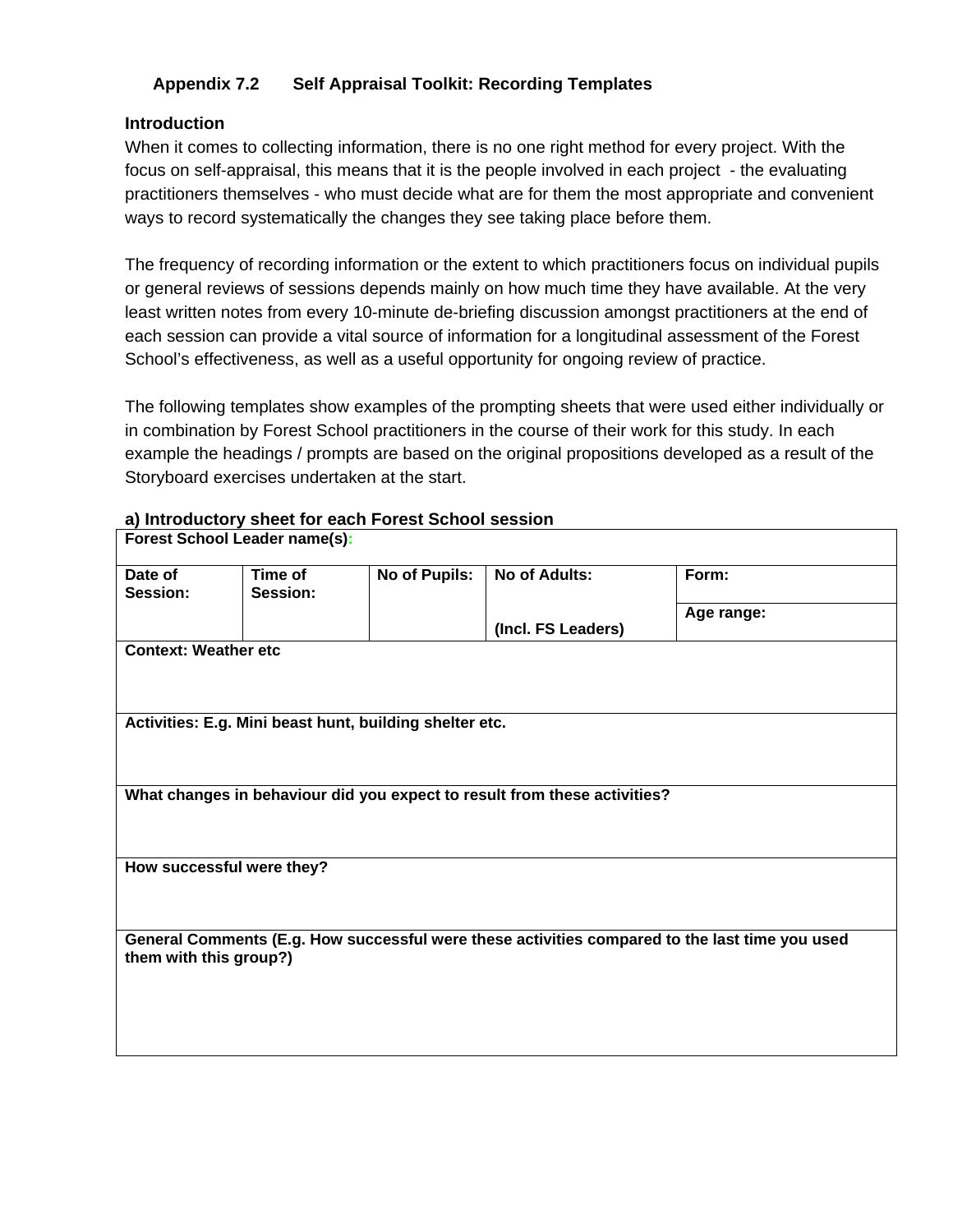#### **b) Forest School Leader Reporting Template:** *By Session* **Page:…..**

#### **Observations of Individual Pupils**

#### **(For scores and/or comments)**

#### **Name ofPupil General Comments Changes in selfesteem and selfconfidenceChanges in ability to work co-operatively and awareness ofothers.Changes in levels ofmotivation andattitudestowardslearning Demonstration ofownership and pride in the local environmentDemonstrationof an improved relationship with, and understanding of the outdoors Changes in levels of skills and knowledge (Including key skills\*)**

#### **Scoring Notes: 1 = No Change 2 = Slight Change 3 = Dramatic Change**

**\* Key Skills: Speaking = S Listening = L Reading = R Writing = W Numeracy = N Information Communication Technology = ICT Personal, Social, Health Education = PSHE**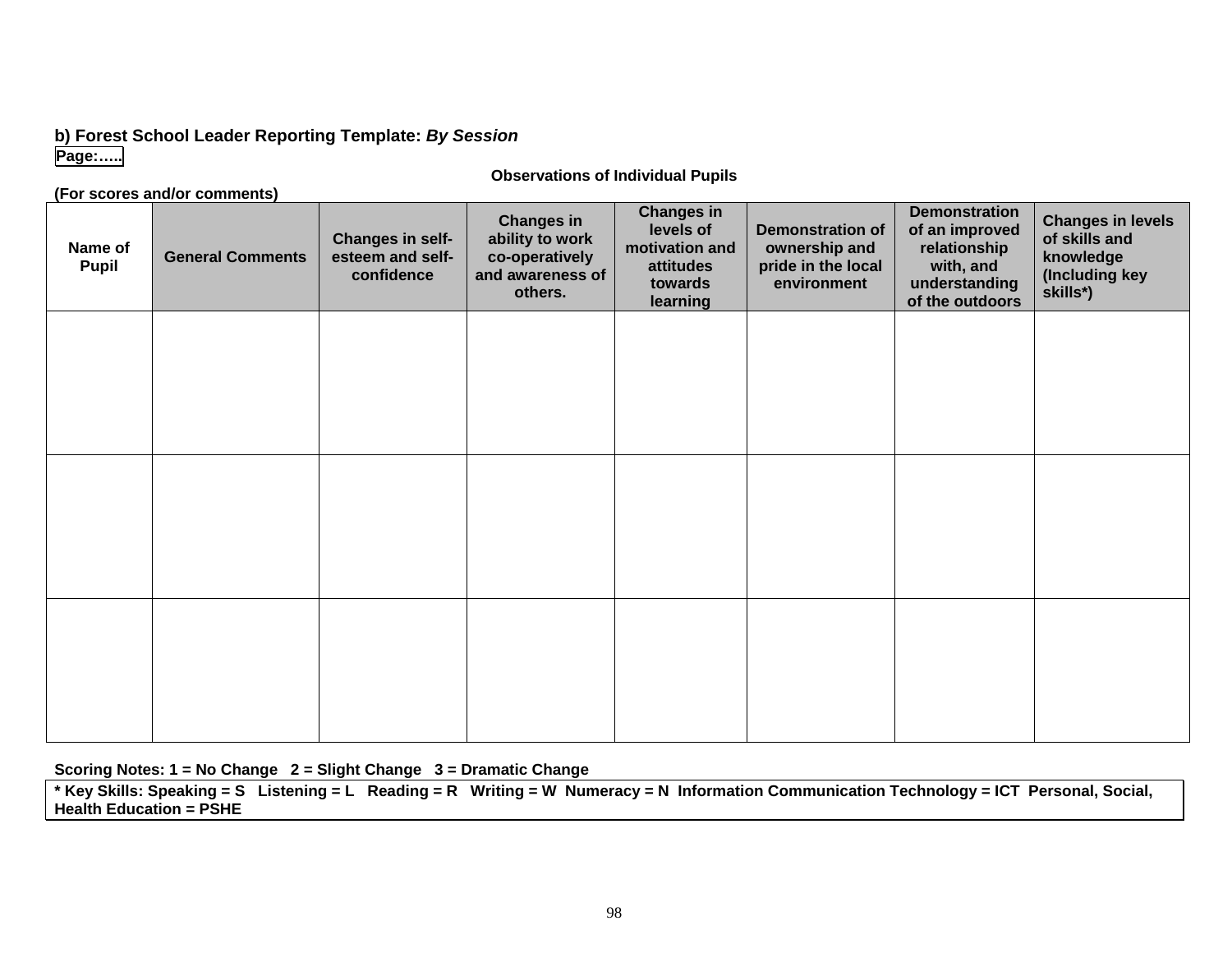#### **c) Forest School Leader Reporting Template:** *By Pupil - observations over time*

| TERM:                                                       | Pupil name:             |                                                    |                                                                                       |                                                                                      |                                                                                  | Class:                                                                                                  |                                                                                      |
|-------------------------------------------------------------|-------------------------|----------------------------------------------------|---------------------------------------------------------------------------------------|--------------------------------------------------------------------------------------|----------------------------------------------------------------------------------|---------------------------------------------------------------------------------------------------------|--------------------------------------------------------------------------------------|
| (For scores and/or comments)                                |                         |                                                    |                                                                                       |                                                                                      |                                                                                  |                                                                                                         |                                                                                      |
| Date of<br><b>Forest</b><br><b>School</b><br><b>Session</b> | <b>General Comments</b> | Changes in self-<br>esteem and self-<br>confidence | <b>Changes in</b><br>ability to work<br>co-operatively<br>and awareness<br>of others. | <b>Changes in</b><br>levels of<br>motivation and<br>attitudes<br>towards<br>learning | <b>Demonstration</b><br>of ownership<br>and pride in the<br>local<br>environment | <b>Demonstration</b><br>of an improved<br>relationship<br>with, and<br>understanding<br>of the outdoors | <b>Changes in levels</b><br>of skills and<br>knowledge<br>(Including key<br>skills*) |
|                                                             |                         |                                                    |                                                                                       |                                                                                      |                                                                                  |                                                                                                         |                                                                                      |
|                                                             |                         |                                                    |                                                                                       |                                                                                      |                                                                                  |                                                                                                         |                                                                                      |
|                                                             |                         |                                                    |                                                                                       |                                                                                      |                                                                                  |                                                                                                         |                                                                                      |
|                                                             |                         |                                                    |                                                                                       |                                                                                      |                                                                                  |                                                                                                         |                                                                                      |
|                                                             |                         |                                                    |                                                                                       |                                                                                      |                                                                                  |                                                                                                         |                                                                                      |
|                                                             |                         |                                                    |                                                                                       |                                                                                      |                                                                                  |                                                                                                         |                                                                                      |
|                                                             |                         |                                                    |                                                                                       |                                                                                      |                                                                                  |                                                                                                         |                                                                                      |
|                                                             |                         |                                                    |                                                                                       |                                                                                      |                                                                                  |                                                                                                         |                                                                                      |
|                                                             |                         |                                                    |                                                                                       |                                                                                      |                                                                                  |                                                                                                         |                                                                                      |
|                                                             |                         |                                                    |                                                                                       |                                                                                      |                                                                                  |                                                                                                         |                                                                                      |
|                                                             |                         |                                                    |                                                                                       |                                                                                      |                                                                                  |                                                                                                         |                                                                                      |
|                                                             |                         |                                                    |                                                                                       |                                                                                      |                                                                                  |                                                                                                         |                                                                                      |
|                                                             |                         |                                                    |                                                                                       |                                                                                      |                                                                                  |                                                                                                         |                                                                                      |
|                                                             |                         |                                                    |                                                                                       |                                                                                      |                                                                                  |                                                                                                         |                                                                                      |

Scoring Notes: 1 = No Change 2 = Slight Change 3 = Dramatic Change

**\* Key Skills**: Speaking = **S** Listening = **L** Reading = **R** Writing = **W** Numeracy = **N** Information Communication Technology = **ICT** Personal, Social, Health Education = **PSHE**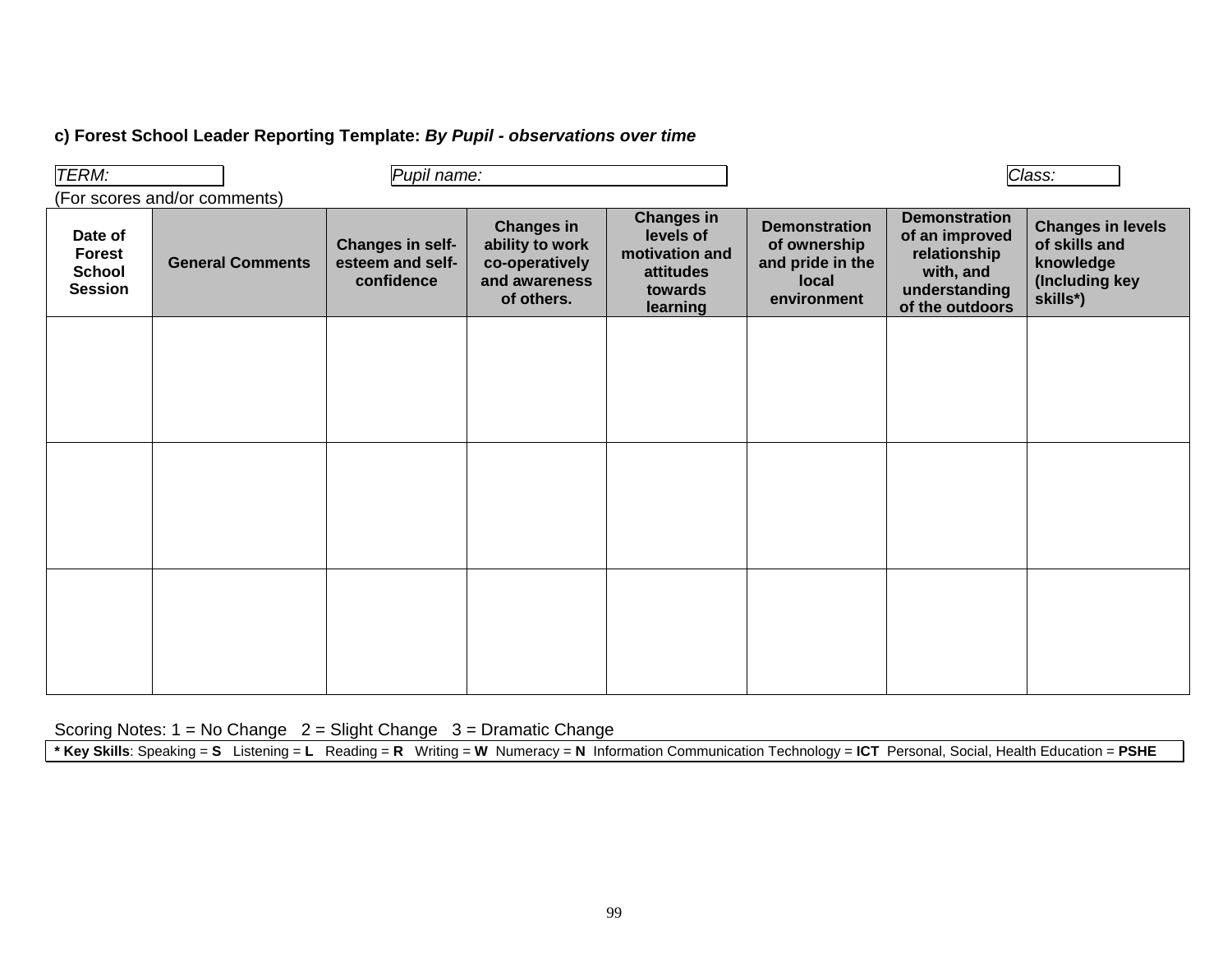## **d) Example of an MS Excel Spreadsheet presenting post-session review notes for a Shropshire FS pupil over a school term**

| <b>Secret Hills Discovery Centre, Shropshire (Laura Harvey)</b> |                                                                                                                                        |                                                                     |                                                                                                                              |                                                                                                                                           |                                                                                                                         |                                                                                                                                                               |
|-----------------------------------------------------------------|----------------------------------------------------------------------------------------------------------------------------------------|---------------------------------------------------------------------|------------------------------------------------------------------------------------------------------------------------------|-------------------------------------------------------------------------------------------------------------------------------------------|-------------------------------------------------------------------------------------------------------------------------|---------------------------------------------------------------------------------------------------------------------------------------------------------------|
| <b>Data: Weekly Comments</b><br><b>School: Longnor Primary</b>  |                                                                                                                                        |                                                                     |                                                                                                                              |                                                                                                                                           |                                                                                                                         | <b>Practitioners: Jill</b><br><b>Tearle</b>                                                                                                                   |
| Main activity:                                                  | <b>Exploring forest boundary.</b>                                                                                                      | Digging for bugs.                                                   | <b>Building a house for</b><br><b>Sally Squirrel.</b>                                                                        | Playing a game of 'Will o'<br>the Wisp'.                                                                                                  | <b>Collecting sticks and</b><br>snapping to correct size for<br>the fire.                                               | <b>Hide and Seek</b><br>(Child-Initiated Session).                                                                                                            |
| [pupil's name]                                                  | 16/09/2004                                                                                                                             | 11/11/2004                                                          | 18/11/2004                                                                                                                   | 24/11/2004                                                                                                                                | 09/12/2004                                                                                                              | 30/06/2005                                                                                                                                                    |
| <b>Self Esteem</b>                                              | Showing very little<br>confidence or<br>independence. Insists on<br>holding an adult's hand.<br>Worried about where he was<br>walking. | Not independent.<br>Dependent on adults.<br>Scared of taking risks. | Took risks today -<br>tramping through<br>mud/using a trowel.                                                                | Dug in the mud for the first<br>time independently.<br>Took his gloves off and got<br>his hands dirty.<br>Enjoyed paddling in the<br>mud. | Confidence shown in moving to<br>collect sticks. Working well with<br>a partner not needing adult<br>support.           | Amazing development<br>and growth in self-esteem,<br>confidence and risk-taking<br>from Forest School<br>experience, seen now in<br>child-initiated sessions. |
| <b>Social Skills</b>                                            | No co-operation or<br>collaboration showed. No<br>smiles. Just worried and not<br>joining in with others.                              | Did not join in - just held the<br>pot.                             | Co-operative under adult<br>direction. Not working<br>collaboratively with<br>partner.                                       | Worked well with Edward -<br>tried to help him get rid of<br>his nightmare.                                                               | Co-operating well with partner.                                                                                         | Now playing as part of a<br>larger group, not just with<br>one 'safe to be with'<br>friend.                                                                   |
| <b>Motivation and</b><br><b>Concentration</b>                   | Not seemingly enjoying the<br>forest - concentrating on<br>what was underfoot.                                                         | Good concentration but not<br>motivated to task.                    | Good concentration. Poor<br>self-motivation.                                                                                 | Good.                                                                                                                                     | Not really wanting to keep on<br>task motivated from previous<br>week to continue building a den<br>for Sally Squirrel. | Fully motivated.                                                                                                                                              |
| Language and<br><b>Communication</b>                            | Verbally very good but<br>expressing worries.                                                                                          | Very good language and<br>communication with the<br>adult.          | Communication with<br>partner confined to telling<br>him what not to do (things<br>that interfered with<br>personal wishes). | Focused.                                                                                                                                  | Talking about evaporation of<br>water from the plastic on the roof<br>(explained previously) to partner.                | Advanced.                                                                                                                                                     |
| <b>Physical Motor</b><br><b>skills</b>                          | Poor.                                                                                                                                  | Poor.                                                               | Poor.                                                                                                                        | Showing more confidence<br>today.                                                                                                         | Moving with much more<br>confidence now.                                                                                | Much improved. Now has<br>the confidence to move<br>freely and skilfully through<br>the wood.                                                                 |
| Knowledge,<br>awareness and<br>respect for the<br>environment.  | Poor.                                                                                                                                  | General knowledge appears<br>to be book-led.                        | Enjoyed watching the rain.                                                                                                   | Beginning to explore the<br>environment.                                                                                                  | Not afraid now to dig in the mud<br>or get hands and knees dirty.<br>Enjoys playing with the muddy<br>water.            | [pupil name] retains<br>information well so his<br>knowledge of the<br>woodland is now<br>excellent. He has a great<br>respect for this<br>environment.       |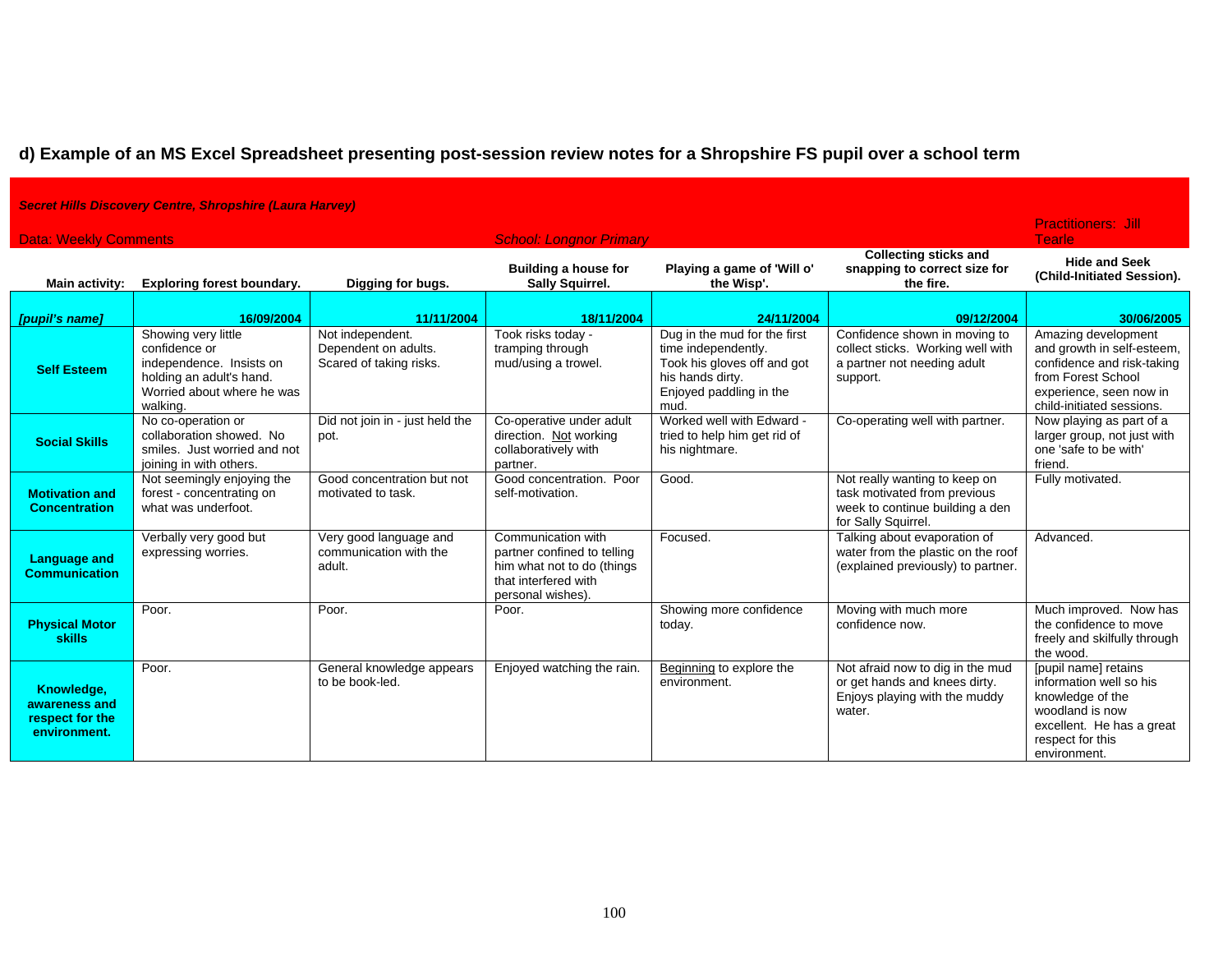| <b>Anthony Warne</b>                                                           | 18/11/2004                                                                                                                                                                                                                                                                                                                                                                                                                                                                                                                                                                                                                                                                                                                    | 24/11/2004                                                                                                                                                                                                                                                                                                                                                                                                                                                                                                                                                                                | 02/12/2004                                                                                                                                                                                                                                                                                                                                                                                                         |  |
|--------------------------------------------------------------------------------|-------------------------------------------------------------------------------------------------------------------------------------------------------------------------------------------------------------------------------------------------------------------------------------------------------------------------------------------------------------------------------------------------------------------------------------------------------------------------------------------------------------------------------------------------------------------------------------------------------------------------------------------------------------------------------------------------------------------------------|-------------------------------------------------------------------------------------------------------------------------------------------------------------------------------------------------------------------------------------------------------------------------------------------------------------------------------------------------------------------------------------------------------------------------------------------------------------------------------------------------------------------------------------------------------------------------------------------|--------------------------------------------------------------------------------------------------------------------------------------------------------------------------------------------------------------------------------------------------------------------------------------------------------------------------------------------------------------------------------------------------------------------|--|
| <b>Moderator</b><br><b>Time</b>                                                | Jill Tearle                                                                                                                                                                                                                                                                                                                                                                                                                                                                                                                                                                                                                                                                                                                   | <b>Jill Tearle</b>                                                                                                                                                                                                                                                                                                                                                                                                                                                                                                                                                                        | Jill Tearle                                                                                                                                                                                                                                                                                                                                                                                                        |  |
| <b>Main Activity</b><br><b>Involvement level</b>                               | Building a house for Sally Squirrel                                                                                                                                                                                                                                                                                                                                                                                                                                                                                                                                                                                                                                                                                           | Playing a game of 'Will o' the Wisp' - Anthony and Edward                                                                                                                                                                                                                                                                                                                                                                                                                                                                                                                                 | Bug hunting (working with Edward)                                                                                                                                                                                                                                                                                                                                                                                  |  |
| Child Initiated; Child Led;<br><b>Adult Led: Adult Directed</b>                | <b>AD</b>                                                                                                                                                                                                                                                                                                                                                                                                                                                                                                                                                                                                                                                                                                                     | CI                                                                                                                                                                                                                                                                                                                                                                                                                                                                                                                                                                                        | CI                                                                                                                                                                                                                                                                                                                                                                                                                 |  |
| <b>Small Group; Whole Group;</b><br><b>Pairs</b> ; Individual                  |                                                                                                                                                                                                                                                                                                                                                                                                                                                                                                                                                                                                                                                                                                                               |                                                                                                                                                                                                                                                                                                                                                                                                                                                                                                                                                                                           | Pairs                                                                                                                                                                                                                                                                                                                                                                                                              |  |
| <b>PSED; CLL; MD; KUW;</b><br><b>Creative Dev.; Physical</b><br>Dev.           | KUW; Creative Dev.; Physical Dev.                                                                                                                                                                                                                                                                                                                                                                                                                                                                                                                                                                                                                                                                                             |                                                                                                                                                                                                                                                                                                                                                                                                                                                                                                                                                                                           | PSED; CLL; KUW; Physical Dev.                                                                                                                                                                                                                                                                                                                                                                                      |  |
| <b>Description of the randomi</b><br>selected Two Minute<br>observation period | Helen had worked with Anthony and Edward on building<br>the house and commented on the amount of support that<br>Anthony needed. Me: "Now, what are you going to do to<br>Sally's house, Anthony?" "I'm going to watch the water<br>and wait 'til it fills up." Anthony watched as raindrops ran<br>down the plastic sheet roof and collected in a puddle at<br>the bottom. "Why don't you help Edward build up the<br>walls for Sally?" I showed Anthony how to use a trowel to<br>dig the mud and pile it up. Anthony took the trowel and<br>used it gently at first but when encouraged again dug into<br>the soil. After a few little goes he gave me the trowel and<br>said "No, I'll just watch the rain". (3 minutes+) | Anthony begins digging with a stick. Edward brings in<br>Sally Squirrel. Anthony: "Better not play it because it will<br>be frightening for you." Edward: "Yes." "It's for Sally to<br>hide in" (referring to hole). "Quick, Anthony, poke her with put the stick over there Edward". "I'm banging the fungus<br>a stick." Anthony picks up a stick and bangs it on the<br>ground. Then he picks up some bark - "I know, this can<br>be the candle" - blows it. "Now he won't ever come alive<br>again." Anthony holds stick as Edward bangs it with a<br>mallet, then continues digging. | Edward bangs a stick in with a mallet<br>Edward: "I'll just hold it". "I'll pull it out".<br>Anthony: "No we both will". "I'm making this hole wider you<br>to kill it". Anthony looks to see if there are any bugs (Adult<br>intervention, Helen - "Is there any treasure there?)<br>Edward takes this on but Anthony remains on bug hunting<br>task. He has found himself a magnifying glass to see the<br>bugs. |  |
| <b>Any Other Evidence</b>                                                      | Anthony joined in tramping through the mud at the<br>beginning of the session in his wellingtons. He was<br>smiling and pushing the mud with his boots.                                                                                                                                                                                                                                                                                                                                                                                                                                                                                                                                                                       | Also pulled and pulled on a slim hazel trunk (towards him);<br>watched movement of leaves at top.<br>First (a) independent involvement and (b) willingly getting<br>dirty. *GREAT!<br>The story of 'Will o' the Wisp' was told by a storyteller at<br>school - it frightened Edward and he has had recurring<br>bad dreams about this.                                                                                                                                                                                                                                                    | Anthony beginning to take charge of the activity today. He<br>was fully involved digging, looking and offering his own<br>ideas, GREAT!                                                                                                                                                                                                                                                                            |  |
|                                                                                |                                                                                                                                                                                                                                                                                                                                                                                                                                                                                                                                                                                                                                                                                                                               |                                                                                                                                                                                                                                                                                                                                                                                                                                                                                                                                                                                           |                                                                                                                                                                                                                                                                                                                                                                                                                    |  |

#### **e) Example of Two-minute Effective Early Learning1 observation recording sheets from three consecutive sessions for a Shropshire pupil**

 $^1$  See Bertram T, Pascal C, Effective Early Learning Programme Child Involvement Scale, Centre for Research in Early Childhood, University of Worcester http://www.eddept.wa.edu.au/lc/pdfs/involvementworkshop.pdf accessed August 2005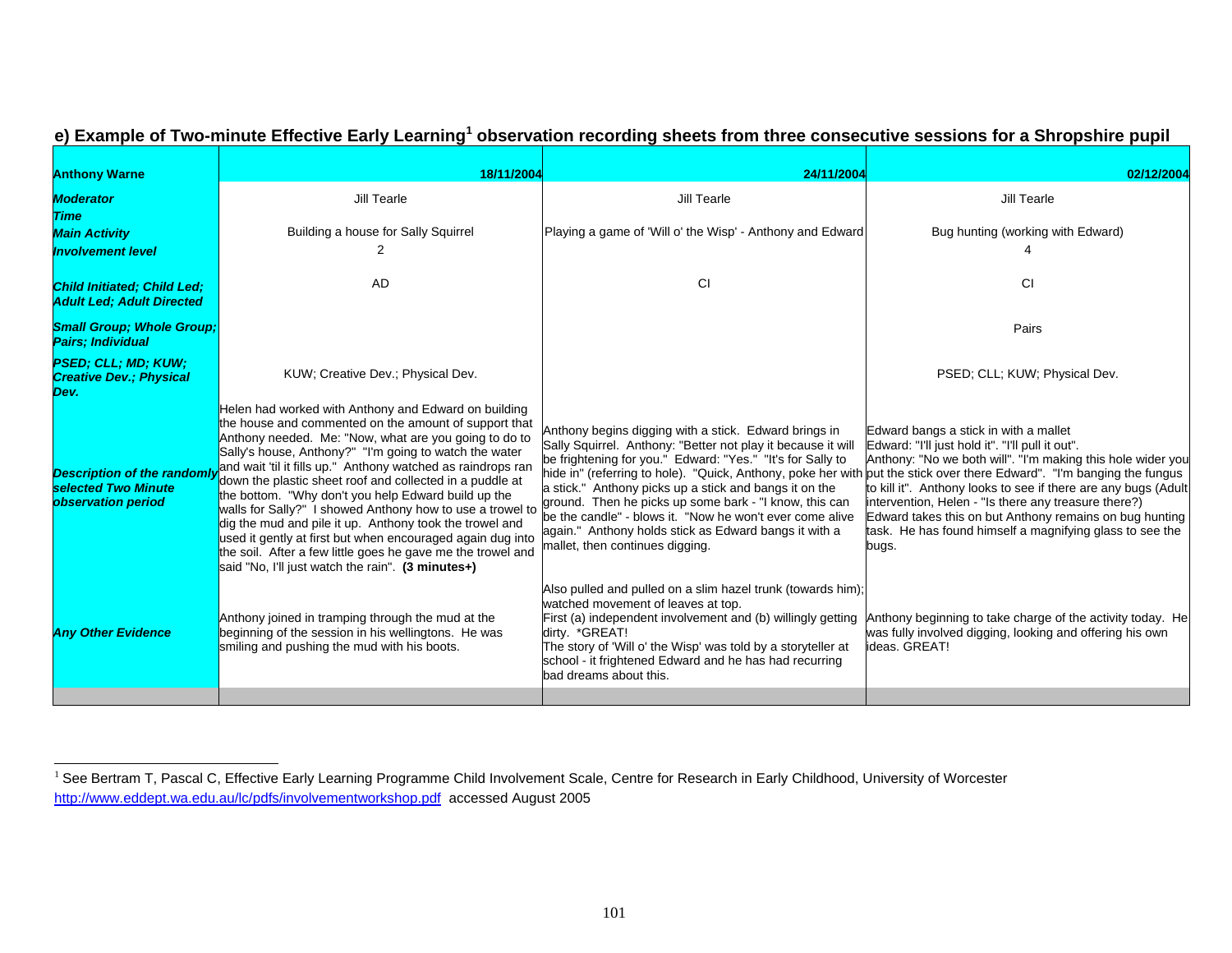#### **Appendix 7.3 Self-Appraisal Toolkit: Reflection Poster**

#### **Instructions for the Evaluation Poster Workshop**

#### **Introduction**

This is the last part of data collection for a self -appraisal of a **Forest School**. It is designed so that those who have been involved in the project can look back over the work and reflect on the impacts it has made and the lessons that have been learnt.

It is a good opportunity to review what has been learnt over the course of a specific period, (E.g. a school term) to explore whether your hypotheses on how the project creates change stand up in reality. To do this you will need to look again at the *Project Storyboard* (the first document in the toolkit) that was prepared when the evaluation of the project was initially planned.

This tool takes the form of a Poster that structures a 1½ to 2½ hour meeting. Participants are guided through a series of stages each focusing on a different aspect of the project's outputs and outcomes. Traditional evaluation using "before and after" indicators is usually best for catching intended outcomes; this Poster Session is designed to acknowledge these as well as to understand some of the un-intended and unexpected consequences of the project, particularly throughout the process of its delivery.

#### **Preparation for the meeting**

#### *Who should come?*

The session will be attended by up to twelve participants. These are chosen from the various groups who have been involved with or affected by the project. As well as Forest School leaders, you should aim to include members of the school staff, teachers and one or two parents of pupils who have taken part in Forest School activities. This may also be an opportunity to involve some of the pupils themselves, although the tool would need to be modified to meet their needs. As far as possible select representatives from each of these groups to make up an attendance list.

#### *Who runs the session and what should they do?*

The Poster session requires little formal knowledge of facilitation. As part of the effort to ensure the fairness of the findings we recommend that the person chosen to run the session should be an outsider who can provide some independence to the proceedings, and give a different perspective to that of those directly involved with this Forest School project.

#### **The Materials**

The Poster consists of four separate sheets. It needs to be assembled so that each sheet is reproduced on an A1 ("flipchart") sized piece of paper. This can be done easily by taking the electronic version of the poster to a high street printing shop who can print it out on this large format. Alternatively, print out the four sheets onto normal A4 paper and copy them by hand onto four A1 sized flipchart sheets.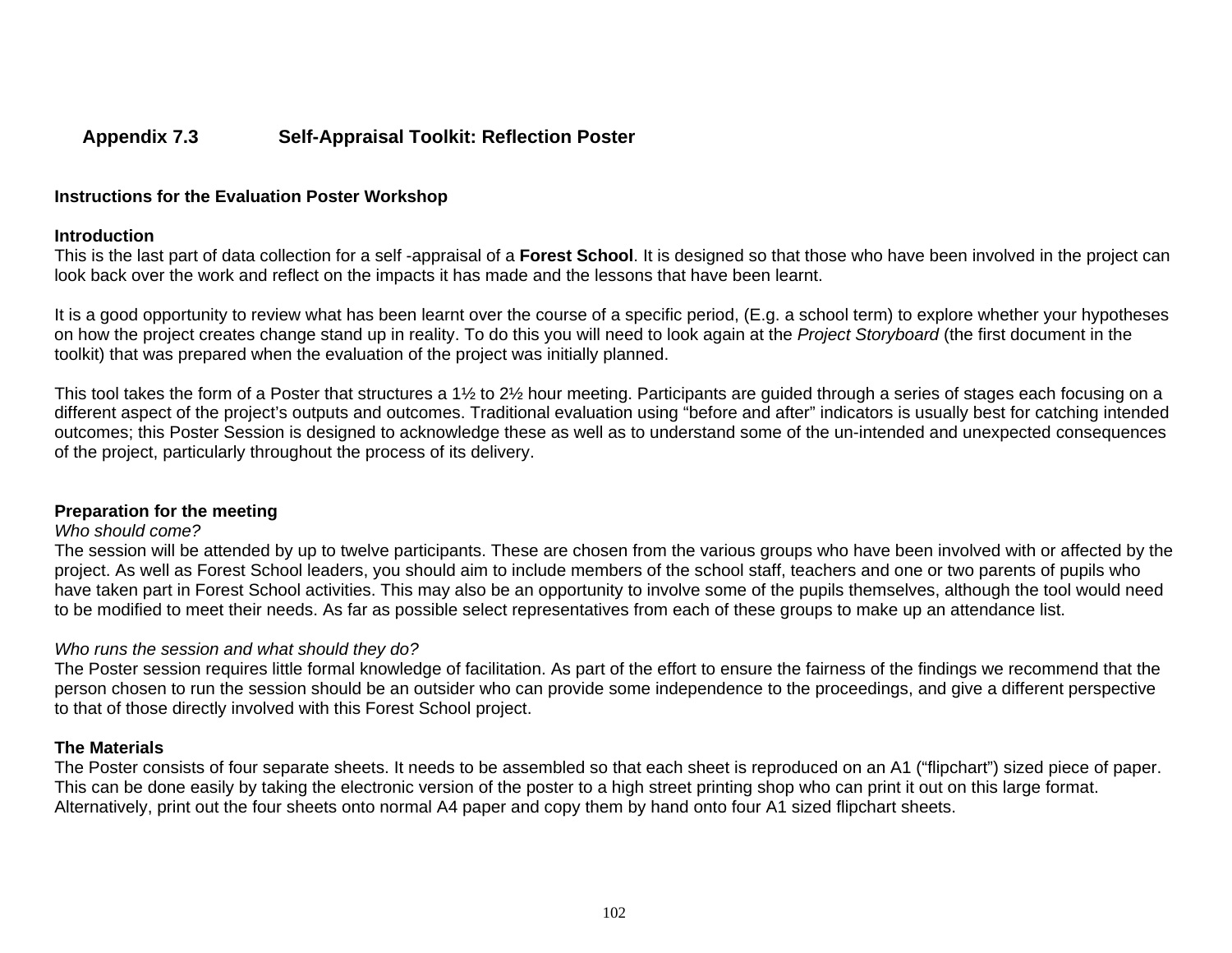In addition to the poster you will need to obtain a set of Post-it Notes in five contrasting colours, and medium/broad-tipped marker pens for each participant. If different coloured Post-it Notes are difficult to obtain, then make sure that you have at least five different coloured pens.

There are six stages to the workshop. These are numbered in the instructions, and denoted by the large numbers on the Poster. Once the meeting begins, the facilitator needs to make sure everyone keeps to time. Aim to complete the workshop in two and a half hours (including breaks). Not every stage will take the same amount of time, in fact the first three stages may only take a few minutes each, whereas the second three stages will take longer.

Put the poster on a firm flat surface so that everybody in the meeting can see it and can stick things on it. You could put it on a wall, on the floor or on a large table.

Arrange the seating so that everyone can see the poster and each other.

#### *You are now ready to start.*

(**Note:** We have added an estimated time to each stage to help you plan your time. The whole session should take between 1.5 and 2.5 hours including a break.)

*Introductions* (expected time 5-10 minutes)

#### **Why are we here?**

Explain why you have come together and what you hope to achieve.

#### **What will happen?**

Explain what will happen: how long it will take and how you are going to fill in the poster together.

#### **How long will it take?**

Agree the time at which you will finish. Explain roughly how long you have for each stage and ask someone in the group to keep an eye on the time.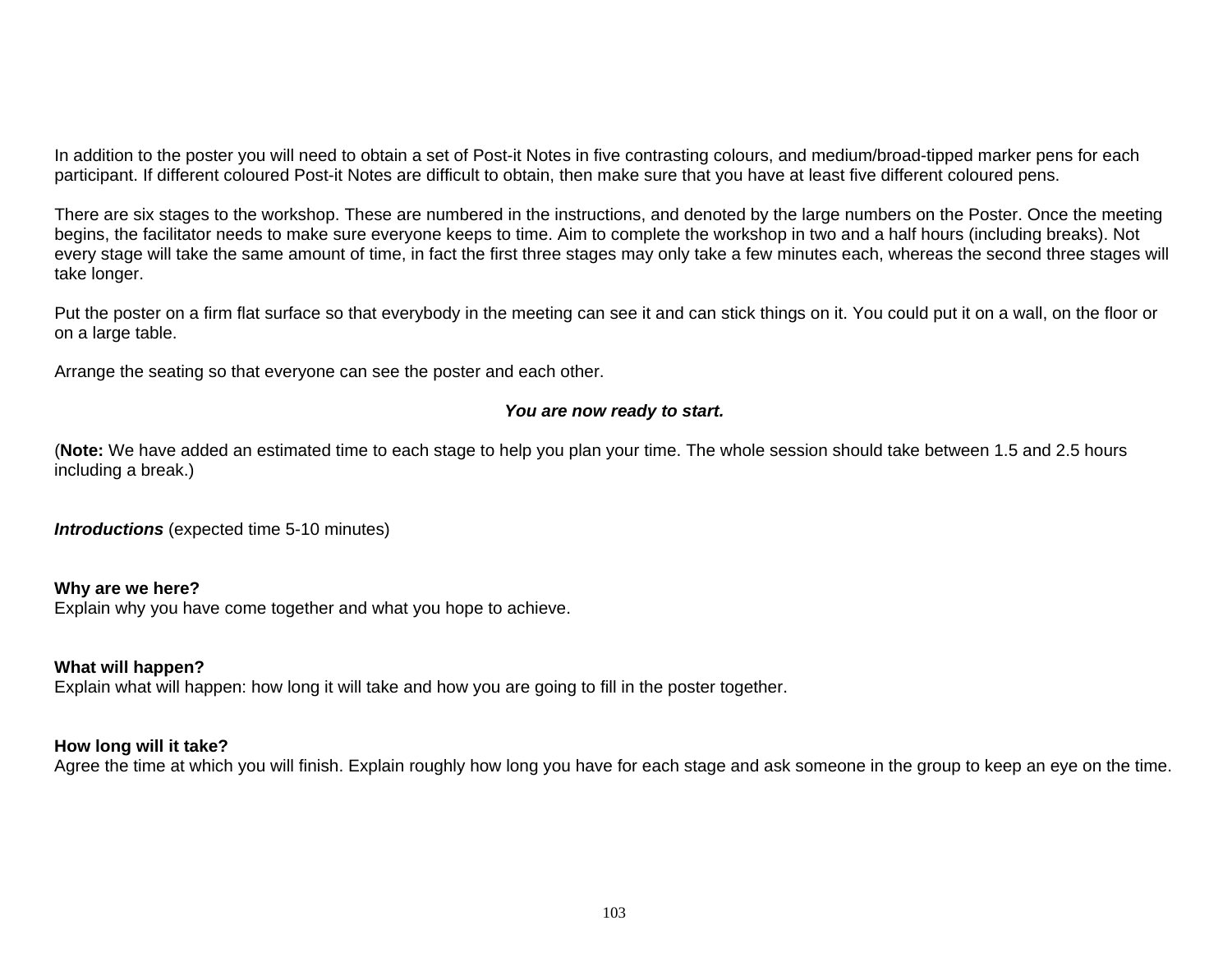#### **Introduce yourselves**

Introduce yourselves if needs be. If some people don't know each other very well, you can ask them to say more about themselves than who they are and where they come from. Questions they could answer include:

- where they live
- what they like about living there
- their involvement with the project
- what they hope to get from the meeting

(**Note**: Even if **you** know everyone in the room, they might not know each other.)

#### *Stage 1: Name of project and attendance* (expected time 5-10 minutes)

It might be that you want to discuss a whole years' worth of Forest School, or maybe just a few sessions. Let the group decide and then write the name of the group and the title of the Forest School project you are reflecting on (if appropriate) at the top of the first sheet of the poster (by the number "1").

#### *Stage 2: Signing In* (expected time 5-10 minutes)

Look at the **Key** at the top of the second sheet of the poster (number "2"). There is a table with five rows of boxes, four of which have been left blank. Assign a different coloured post-it note to each of the shaded boxes on the left hand side of the table. If you are not using different coloured Post-it notes, denote each shaded box with a different coloured marker pen.

Now check how many people are present at the meeting.

#### **If there are four people or fewer at the meeting:**

Ask each person to write his or her name in one of the boxes of the left-hand column entitled: **Names**. People don't have to write anything in the column **Group Name**. Don't divide into groups but give each individual a different-coloured pad of Post-it notes (or a different coloured marker pen) and continue as normal. Now go to the: 'Who is not here?' step in this stage.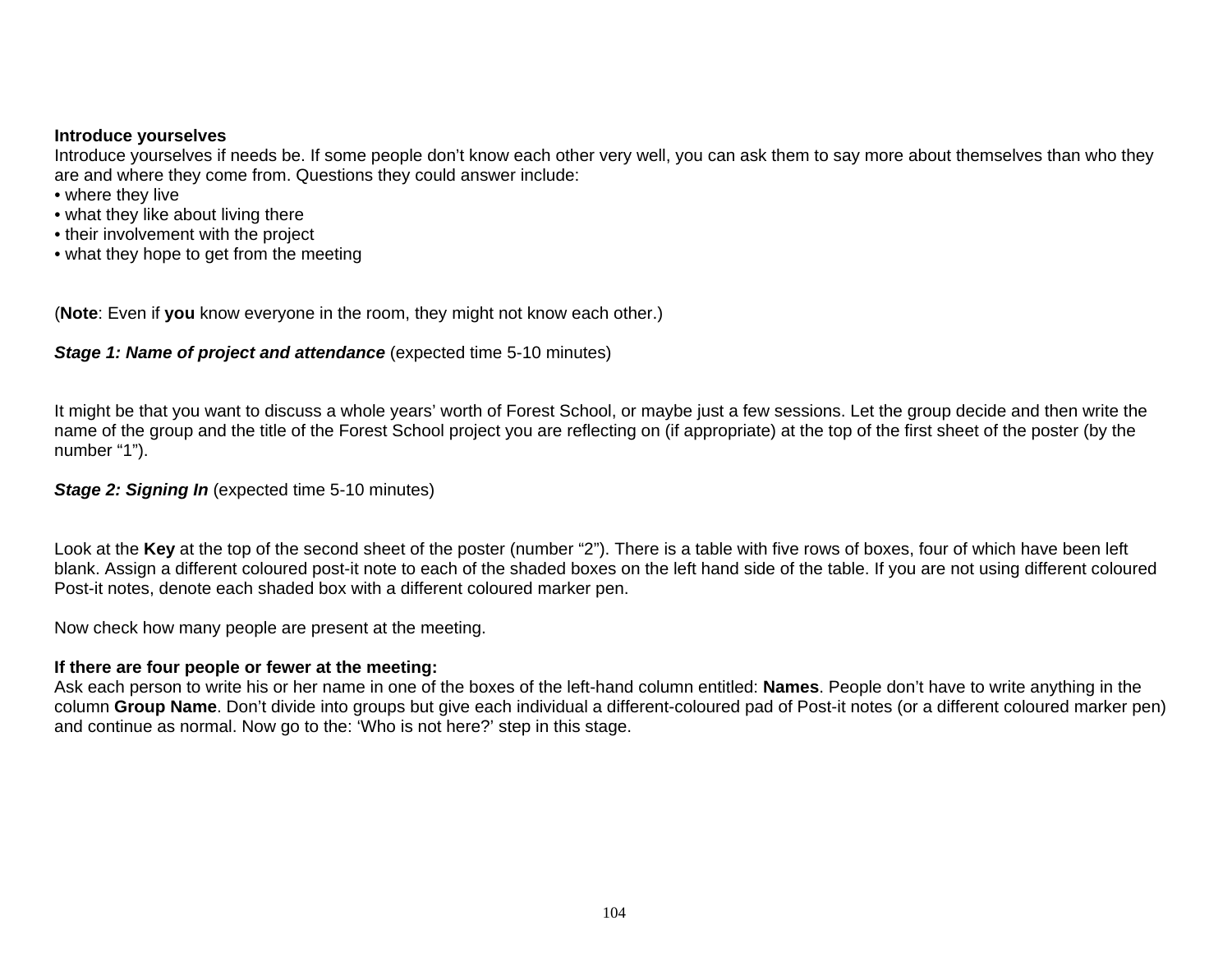#### **If there are more than four people at the meeting:**

Ask everyone to divide themselves into no more than four groups. As a rule, people should go in the same group if they have something in common in relation to the project.

#### **For example, you might want to divide up into groups made up of Forest School Leaders, School Teachers, School Staff and Parents. If you don't want to give yourselves group names, just divide yourselves into four, equally sized groups.**

Once you have agreed how to divide up, ask each group to write down their group name (if they have chosen one) in one of the boxes labeled **Group Name** on the right-hand column of the **Key**. Then ask each person to write his or her name in the 'Names' box in the left-hand column. You can now go to: 'Who is not here?'

#### **Who is not here?**

The last group of the **Key** is labeled "Who is not here?" Ask everybody if there are groups or individuals not present at the meeting who may have a perspective different from those that are already represented. Agree on the most important groups or individuals (not more than three) and write their names in the space next to this box. If you have some way of representing their opinions at the meeting, remember to include these (this may include a written note, notes from a prior telephone conversation or someone representing the opinions of the absent party). Be careful of misrepresenting absent people and do note that they were not actually present at the meeting.

(**Note:** Don't get bogged down in this section! If there aren't obvious groups then just divide yourselves as equally as possible.)

**Stage 3: Calibrate the Timeline** (expected time 5-10 minutes)

#### **Today's date**

Enter today's date in the box labelled "You Are Here" at the right-hand end of the timeline on the second sheet of the poster.

#### **Starting date**

Agree the start date of the part of the Forest School project that you want to focus on and enter that at the beginning of the timeline.

(**Note:** If you are in any doubt, go back to the *Project Storyboard* and see what date was entered there as the project start date.)

#### **Between Starting and Today's date**

Mark the timeline with some years and/or months so that you can record events in the right place.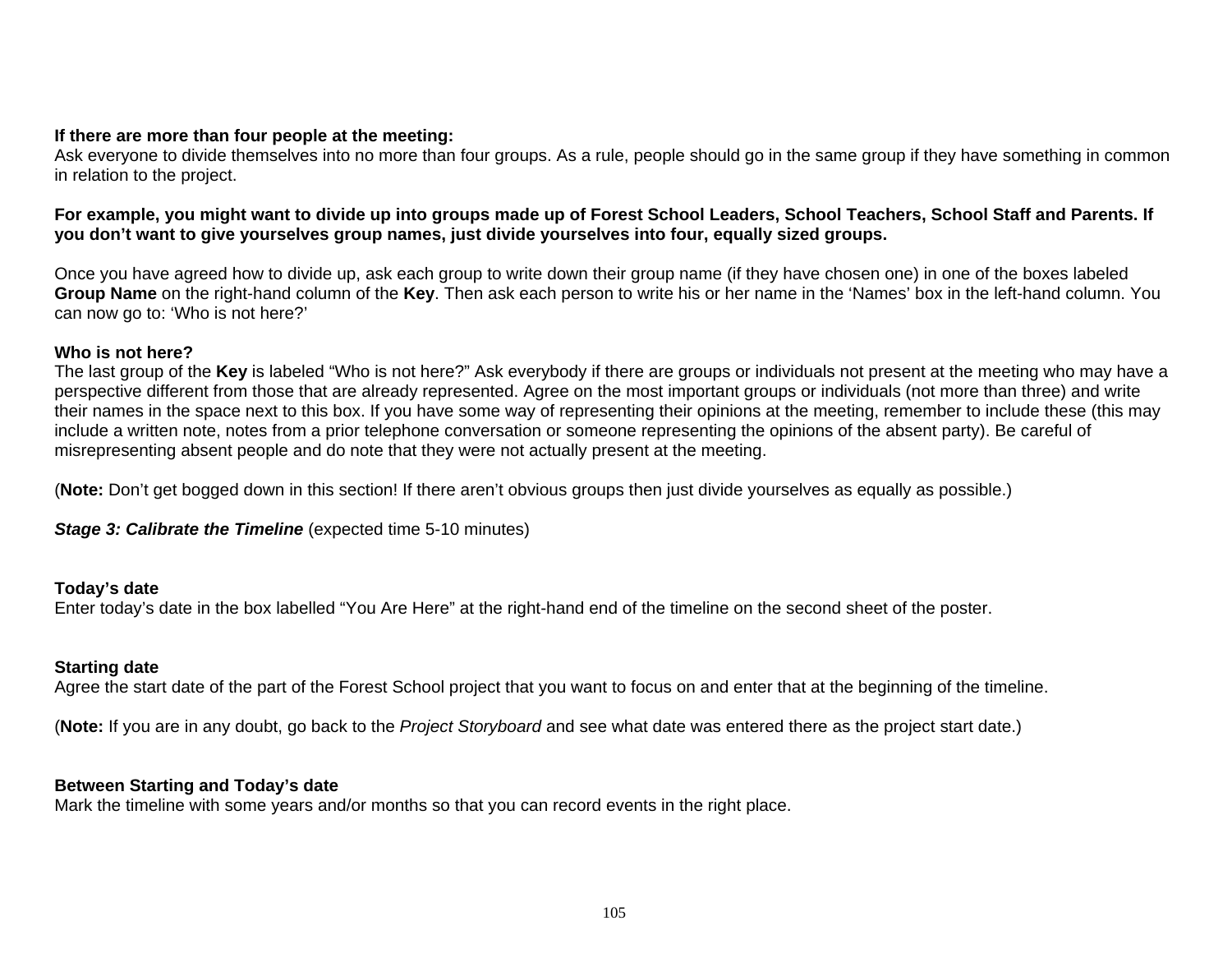#### *Stage 4: Highs and Lows* (expected time 35-45 minutes)

Divide up into the groups that you have decided on. Each group must have a different coloured set of Post-it Notes corresponding to the key, and a pen (or coloured pens if using same-coloured Post-it Notes).

#### **Using Post-it Notes**

Ask each group to discuss amongst themselves and to agree on the two highest and two lowest points of the project. They could start by noting as many Highs and Lows as they like, but eventually they will need to choose two of each for the poster. Ask them to give each high and low a short title that describes it (e.g. 'First mini-beast hunt'). Write each title on a Post-it Note. Also write a very brief reason explaining why it was a high or low. So, for example, your Post-it note could read "First mini-beast hunt – real sense of excitement in the group".

#### **Presenting group by group**

Each group presents its Highs and Lows to everybody else in the room while attaching the Post-it Notes to the poster.

Place the highs and lows (the post-it notes) on the poster at the appropriate date along the timeline. *Highs go above the timeline and lows below. The further away from the timeline, the more extreme the high or low was.*

As a group, decide if there are any potential Highs or Lows for those people or groups you noted in the "Who is not here" box, and attach corresponding Post-it notes to the poster as well.

(**Note:** If you haven't already done so now might be a good time to take a 10/15-minute break)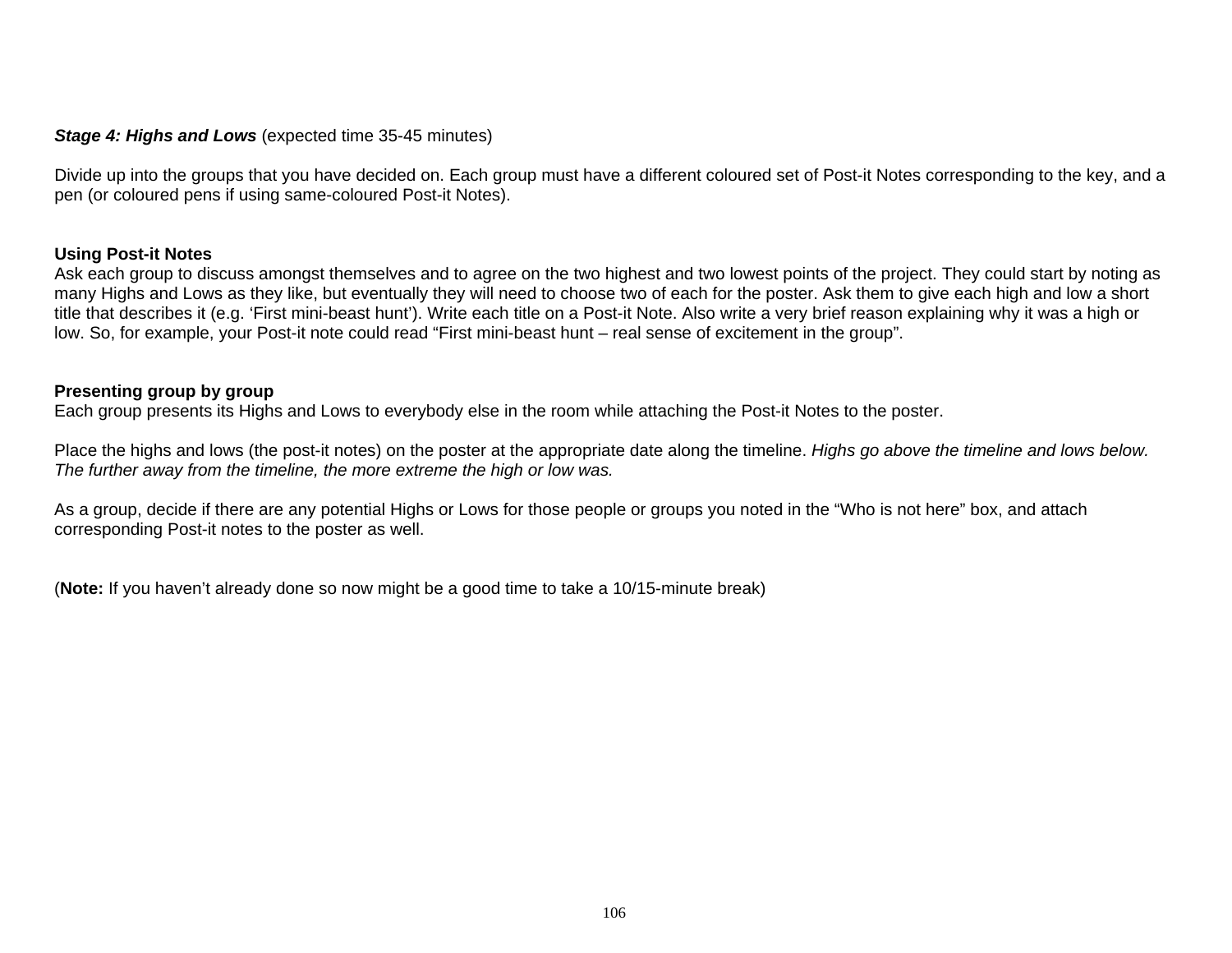#### **Stage 5: Connections, Impacts and Learning (expected time 5-15 minutes**)

#### **Connections**

Now the whole group has a look at the poster and discusses the overall picture. Can you see any connections between different highs and lows, for example where a high or low point has led to subsequent highs and lows? Use a marker pen to link them up with arrows.

Now refer back to the *Project Storyboard* prepared at the start of the project. This consists of two parts:

- 1. A Theories of Change template describing the original hypothesis about how the project was intended to make change.
- 2. A Project Planning Timeline on which the line on the left shows the anticipated order of activities and milestones, and on the right (dotted line) the expected outcomes.

Use the spaces on the Evaluation Poster to write down what you as a group notice as the Impacts and Learning from the project. Here are some suggested questions you could use to focus this discussion. If there is not enough room on the poster, summarise your answers on a separate flipchart sheet.

#### **Impacts**

- 1. Where has Forest School worked? (i.e. What evidence do you have that your anticipated outcomes have happened as expected?)
- 2. Describe any "spin-off" effects from doing this work (E.g. New relationships formed; how Forest School is perceived by "outsiders" etc.)

#### **Learning**

- 1. What have you learnt in the last few months that you didn't already know about Forest School?
- 2. What would you have done differently during the last few months if you knew at the start of this Forest School project what you know now?

#### **Stage 6: Moving Forward** (expected time 20-30 minutes)

You have thought about highs and lows, and you have highlighted some lessons. Now it is time to take a look into the future. Ask the whole group to answer the following three questions and complete the table on the far right-hand side of the poster:

#### **1. What do we want to achieve next?**

Think about the goals that still need to be achieved. Maybe you want to change the direction of the project, or develop the next one.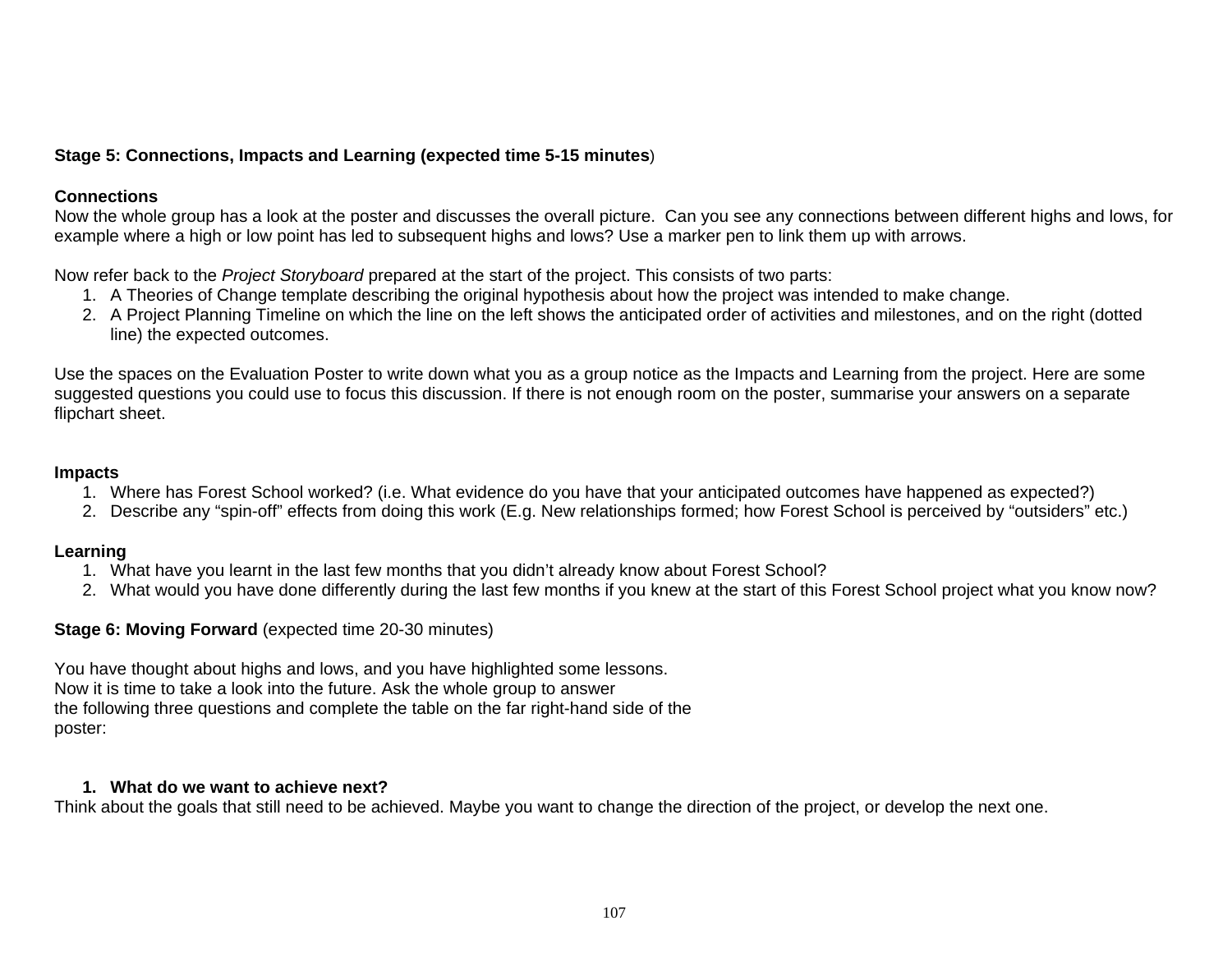#### **2. What do we need to do in order to achieve it?**

Once you have clarified your goals think carefully which actions will be necessary in order to achieve them. You will probably also want to think about who could take responsibility for particular actions and deadlines.

#### **3. So that you know you have succeeded…**

…what realistic targets, goals and outcomes would you set yourself for future Forest School projects in terms of:

- a) Impacts (i.e. Results outputs and outcomes)
- b) Process (i.e. How Forest School is managed)?

#### *You have now completed the poster. Well done!*

#### **Feeding back**

When the meeting is over, it may be useful to take a few moments to transfer the information from the poster onto a separate sheet of A4 paper. This would be to summarise what happened in the meeting for yourself and be useful for telling other people who were not able to attend. It can also form part of a final report.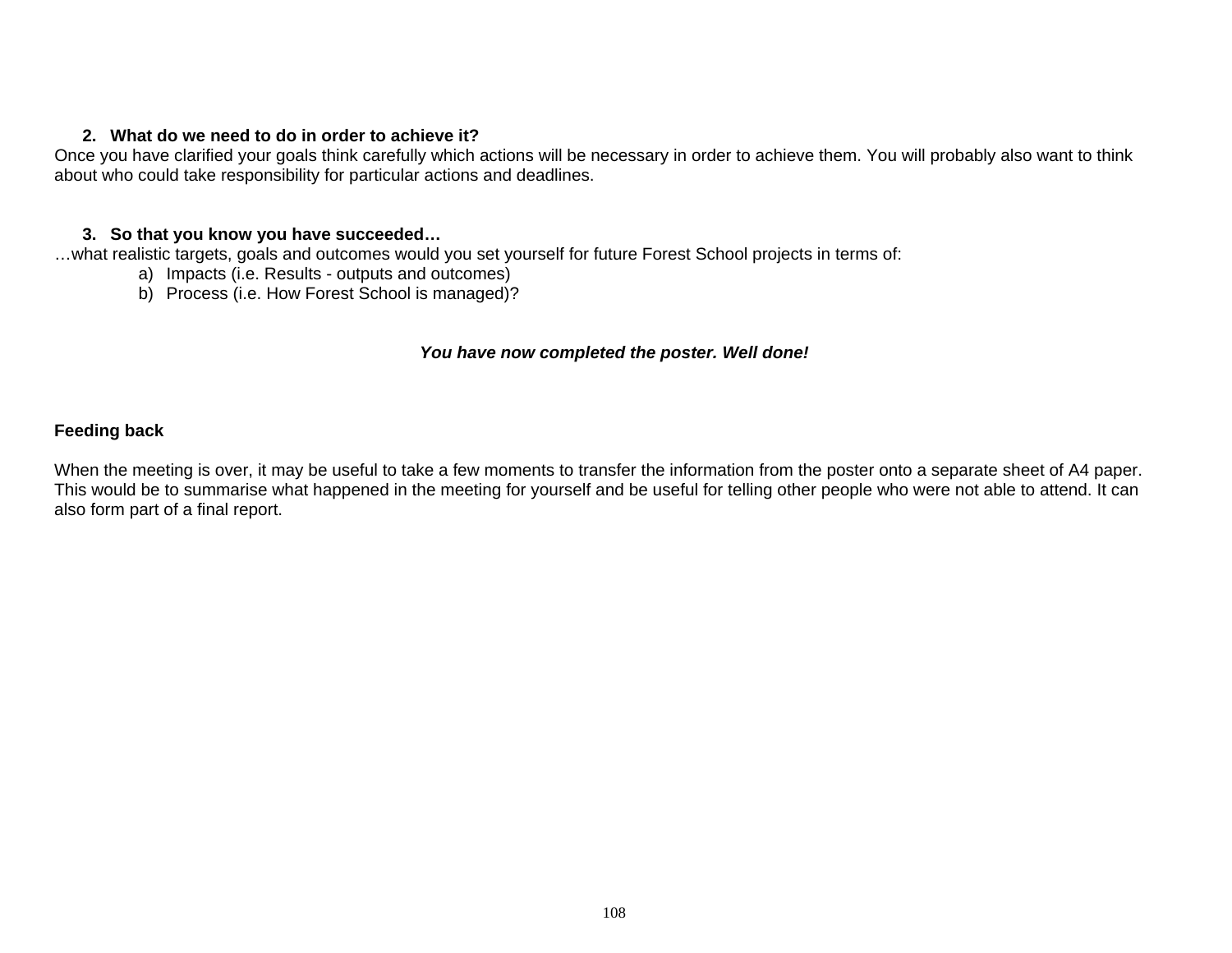# **Forest School Project**

Name of group:

Name of project:

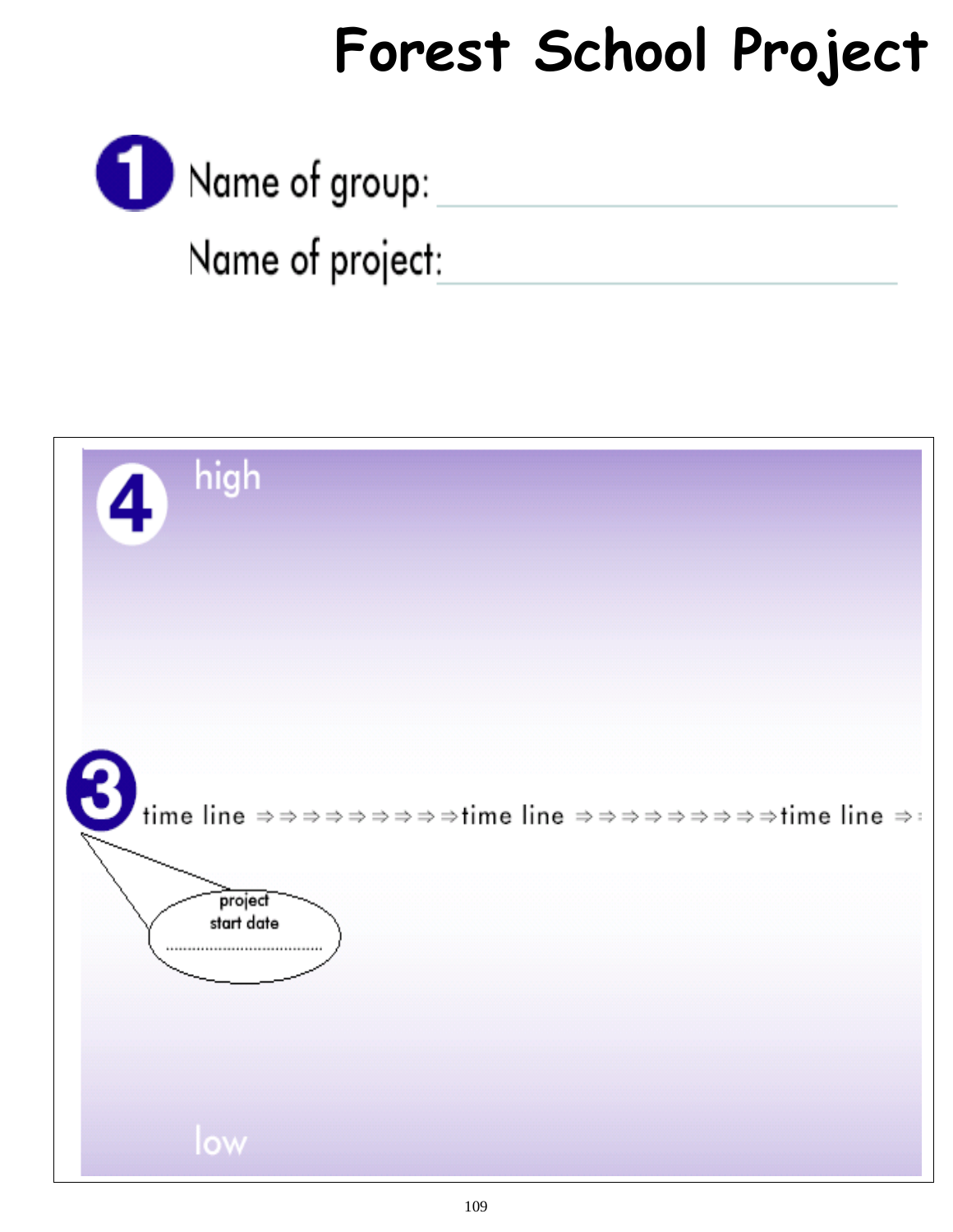# **Evaluation Poster**

|              | <b>KEY</b>   |                   |  |
|--------------|--------------|-------------------|--|
| $\mathbf{Z}$ | <b>Names</b> | <b>Group Name</b> |  |
|              |              |                   |  |
|              |              |                   |  |
|              |              |                   |  |
|              |              |                   |  |
|              |              | Who's not here?   |  |

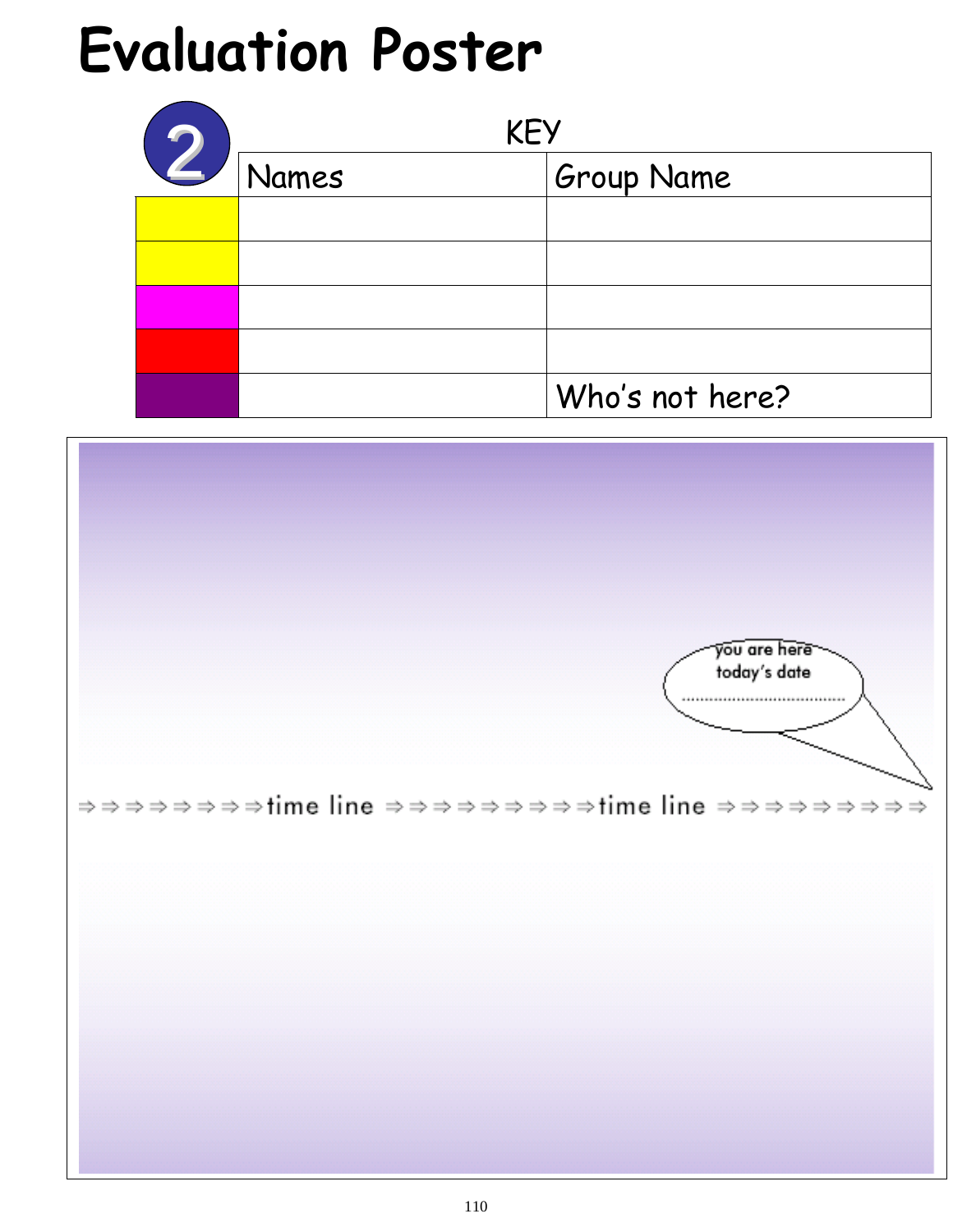

**IMPACTS LEARNING**